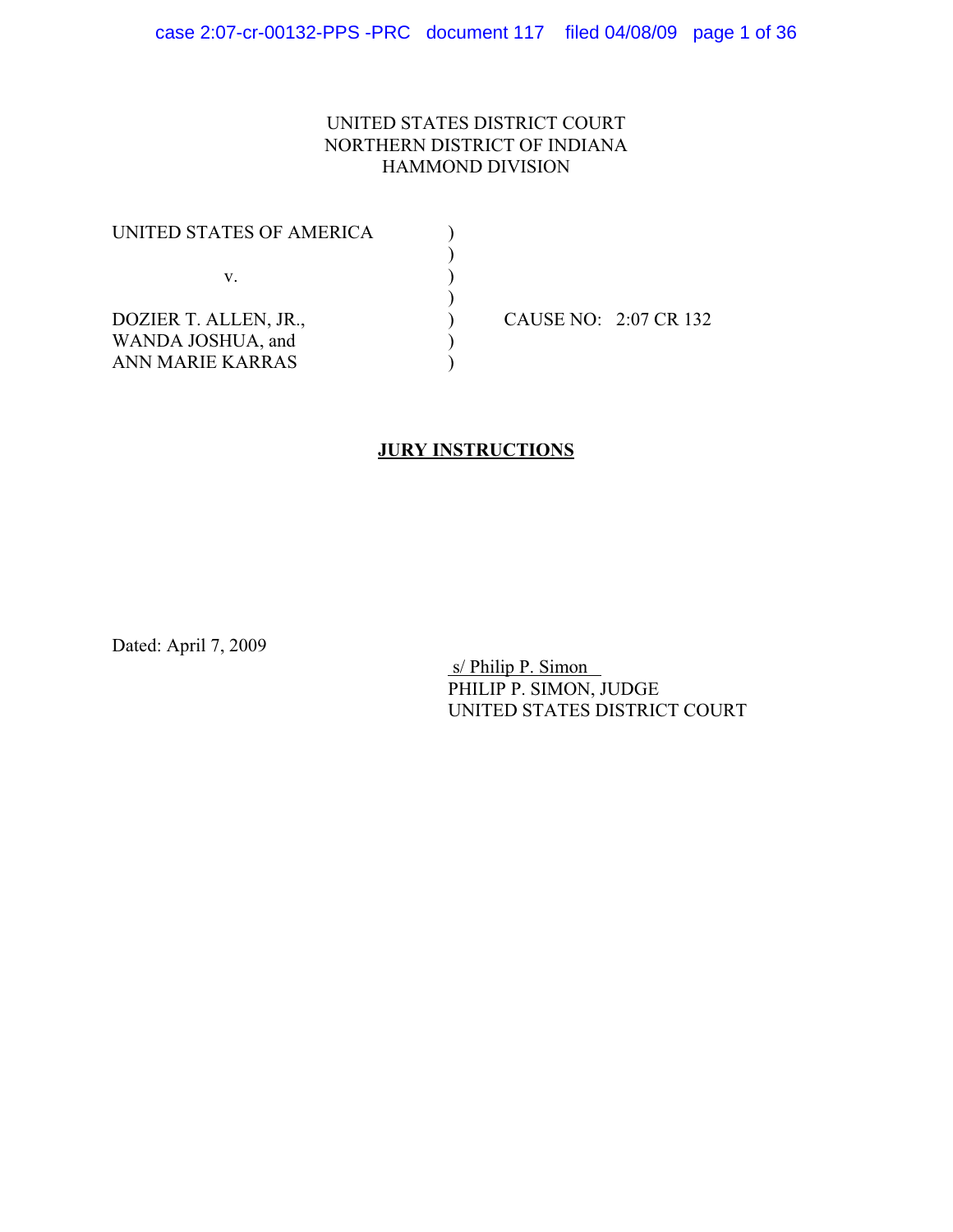Members of the jury, you have seen and heard all the evidence and the arguments of the attorneys. Now I will instruct you on the law.

You have two duties as a jury. Your first duty is to decide the facts from the evidence in the case. This is your job, and yours alone.

Your second duty is to apply the law that I give you to the facts. You must follow these instructions, even if you disagree with them. Each of the instructions is important, and you must follow all of them.

Perform these duties fairly and impartially. Do not allow sympathy, prejudice, fear, or public opinion to influence you. You should not be influenced by any person's race, color, religion, national ancestry, or sex.

Nothing I say now, and nothing I said or did during the trial, is meant to indicate any opinion on my part about what the facts are or about what your verdict should be.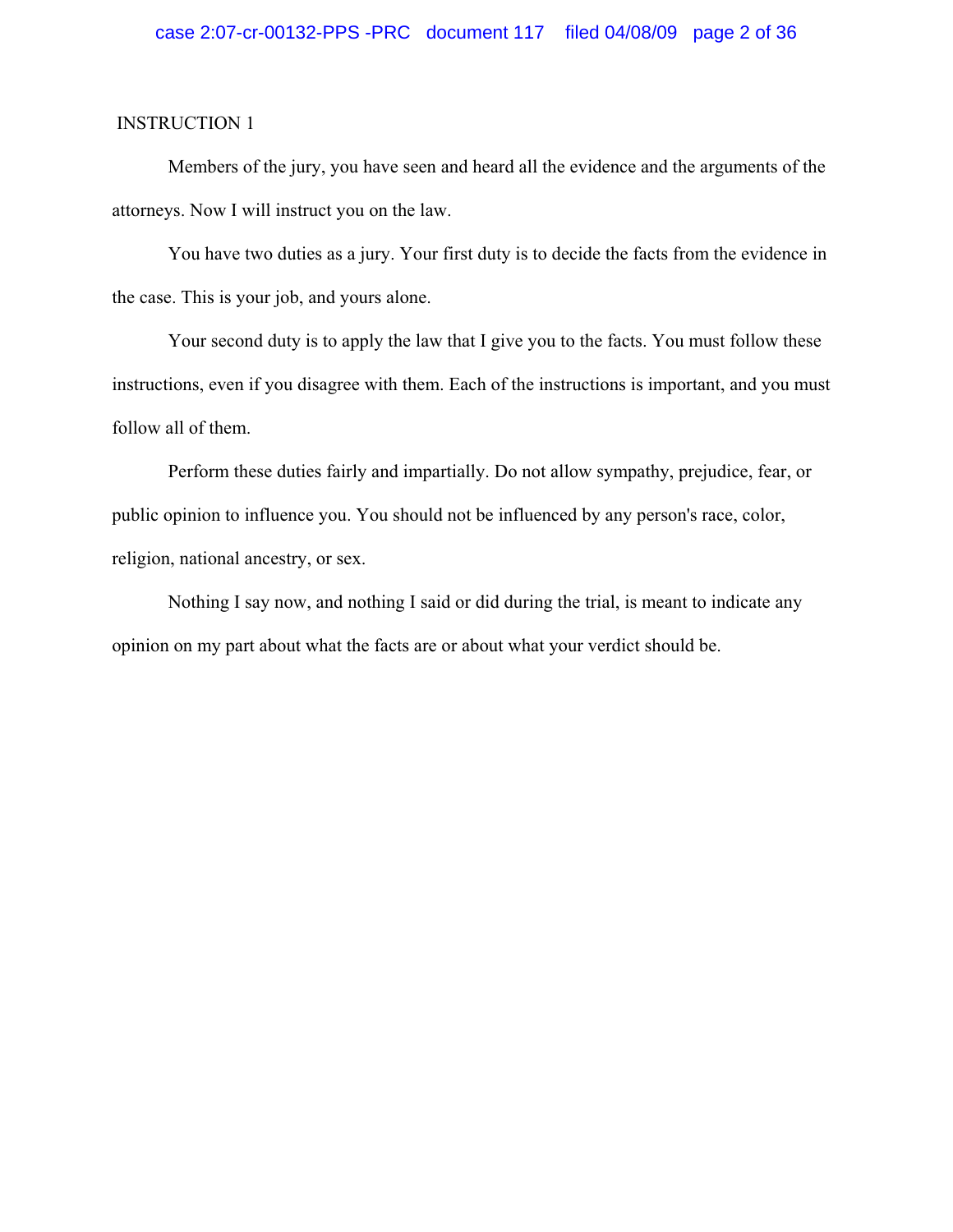The evidence consists of the testimony of the witnesses, the exhibits admitted in evidence, and stipulations. A stipulation is an agreement between both sides that certain facts are true or that a person would have given certain testimony. I have taken judicial notice of certain facts that may be regarded as matters of common knowledge. You may accept those facts as proved, but you are not required to do so.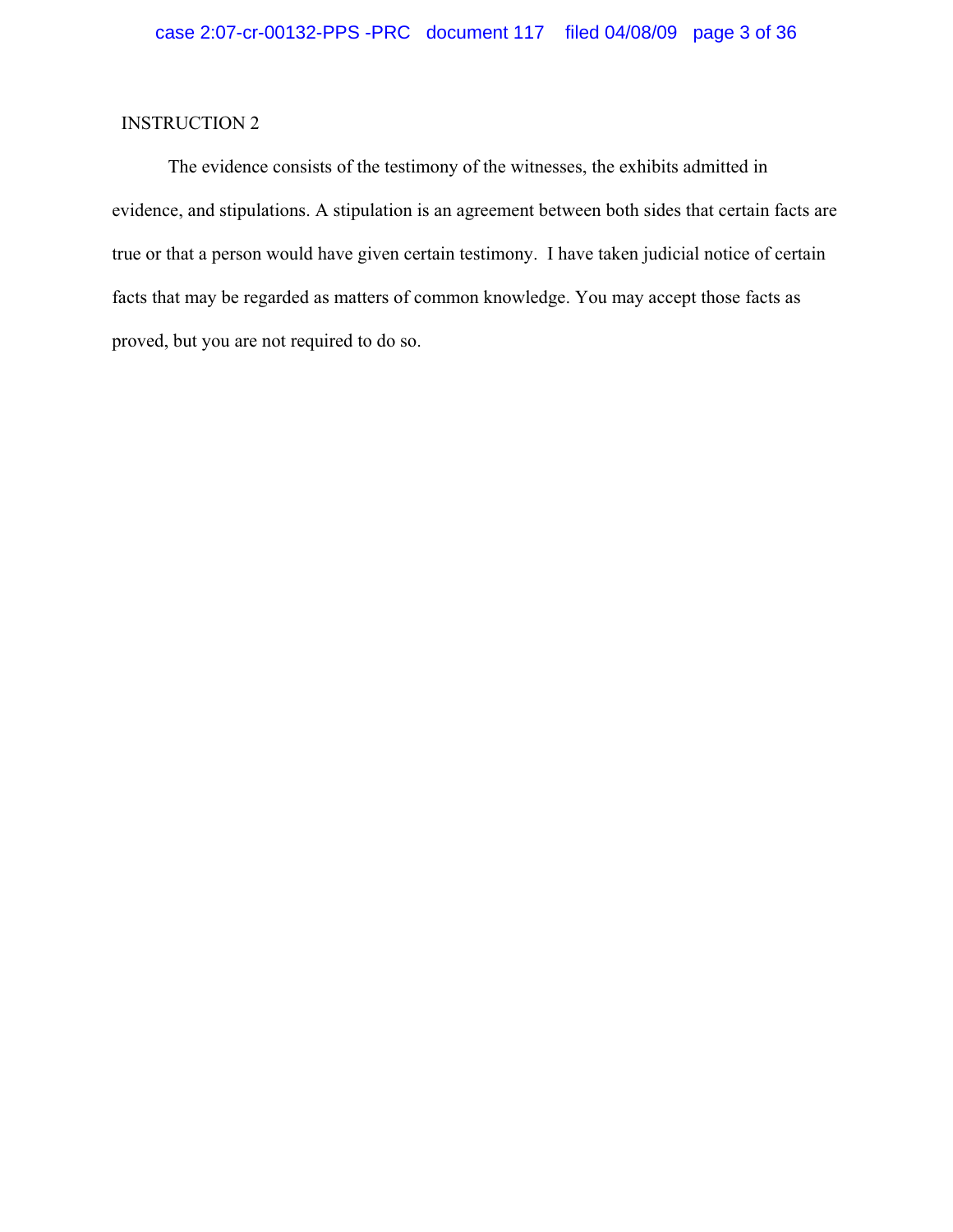You are to decide whether the testimony of each of the witnesses is truthful and accurate, in part, in whole, or not at all, as well as what weight, if any, you give to the testimony of each witness. In evaluating the testimony of any witness, you may consider, among other things:

- the witness's intelligence;

- the ability and opportunity the witness had to see, hear, or know the things that the witness testified about;

- the witness's memory;

- any interest, bias, or prejudice the witness may have;

- the manner of the witness while testifying; and

- the reasonableness of the witness's testimony in light of all the evidence in the case.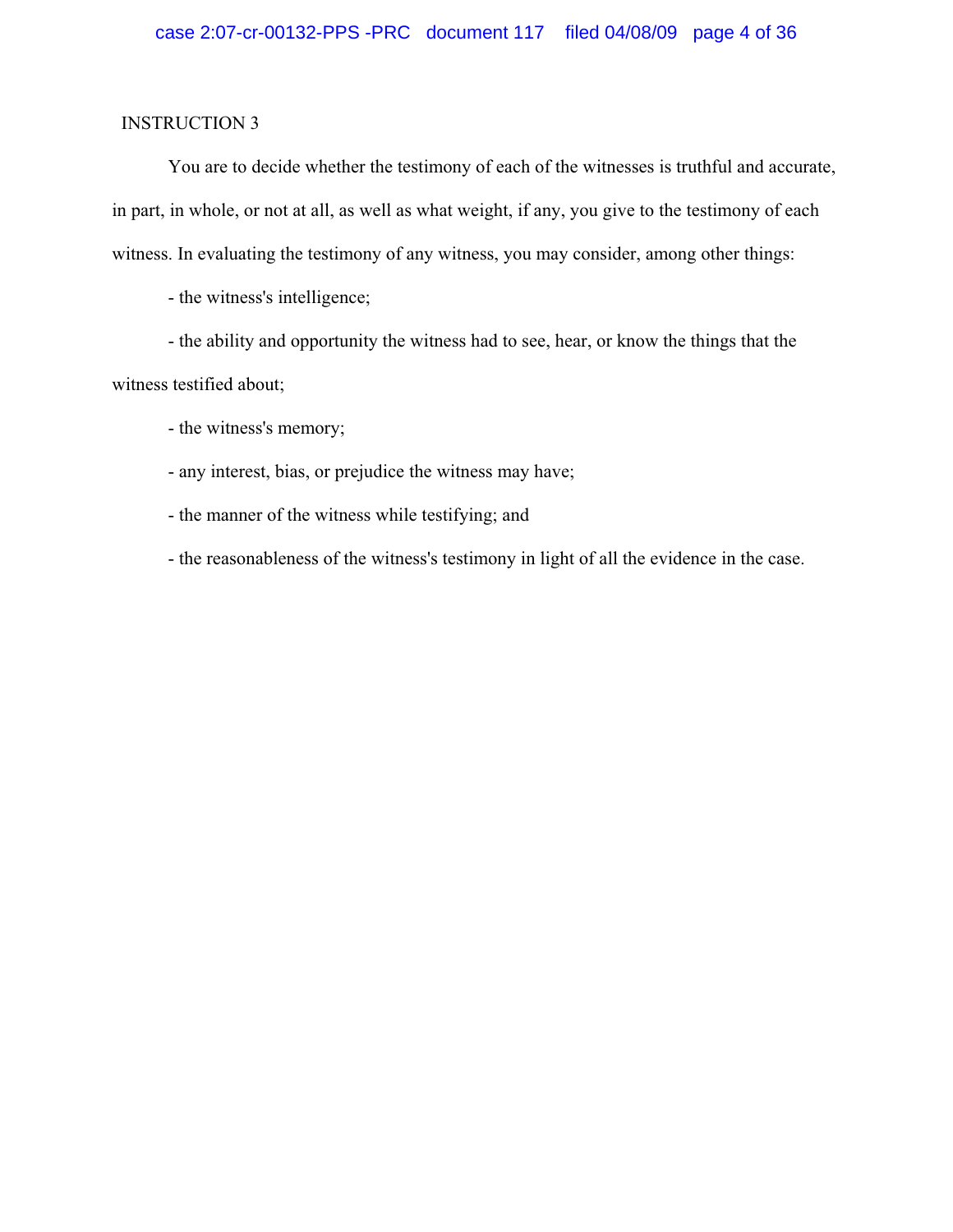You should use common sense in weighing the evidence and consider the evidence in light of your own observations in life.

In our lives, we often look at one fact and conclude from it that another fact exists. In law we call this an "inference." A jury is allowed to make reasonable inferences. Any inferences you make must be reasonable and must be based on the evidence in the case.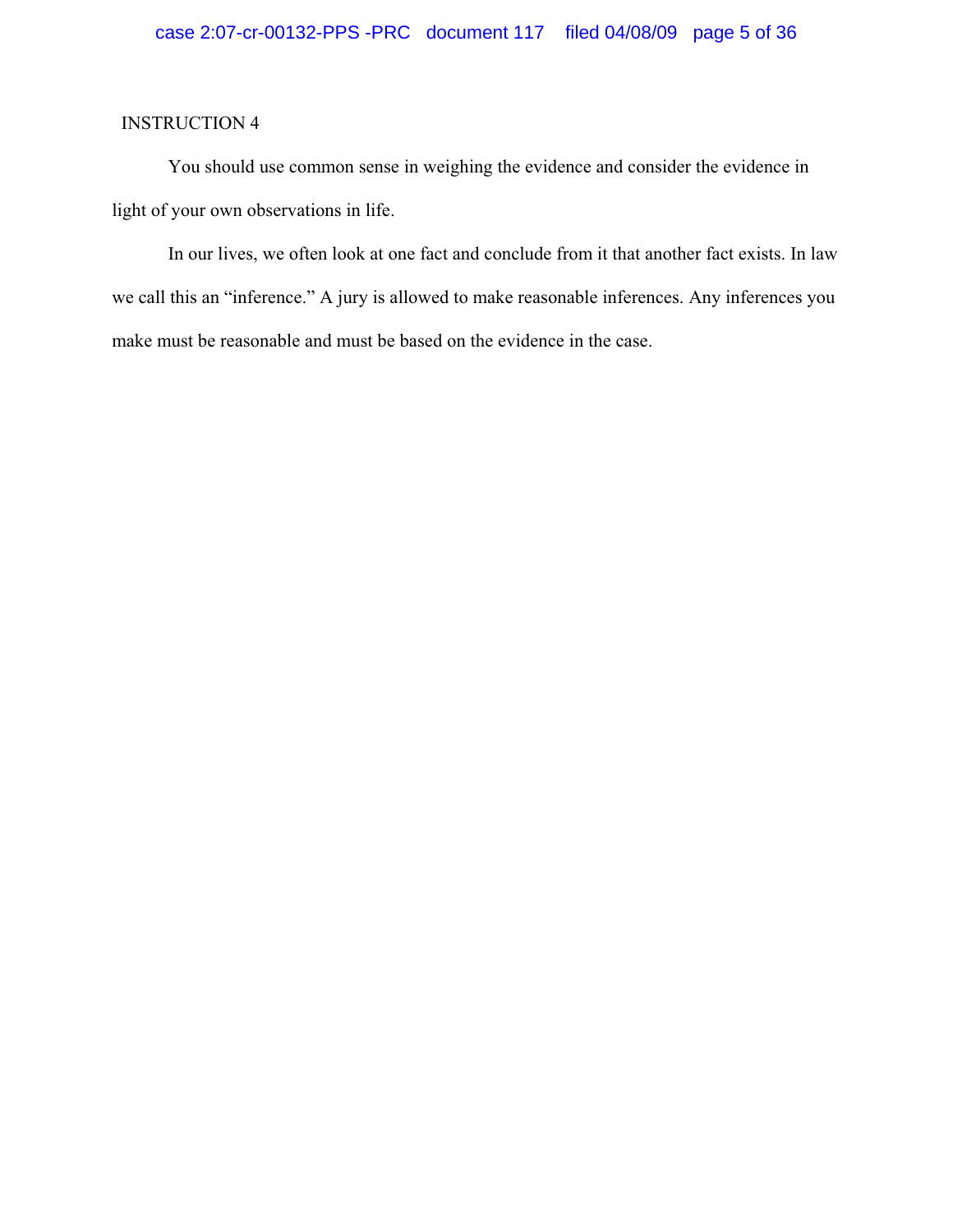Some of you have heard the phrases "circumstantial evidence" and "direct evidence." Direct evidence is the testimony of someone who claims to have personal knowledge of the commission of the crime which has been charged, such as an eyewitness. Circumstantial evidence is the proof of a series of facts which tend to show whether the defendant is guilty or not guilty. The law makes no distinction between the weight to be given either direct or circumstantial evidence. You should decide how much weight to give to any evidence. All the evidence in the case, including the circumstantial evidence, should be considered by you in reaching your verdict.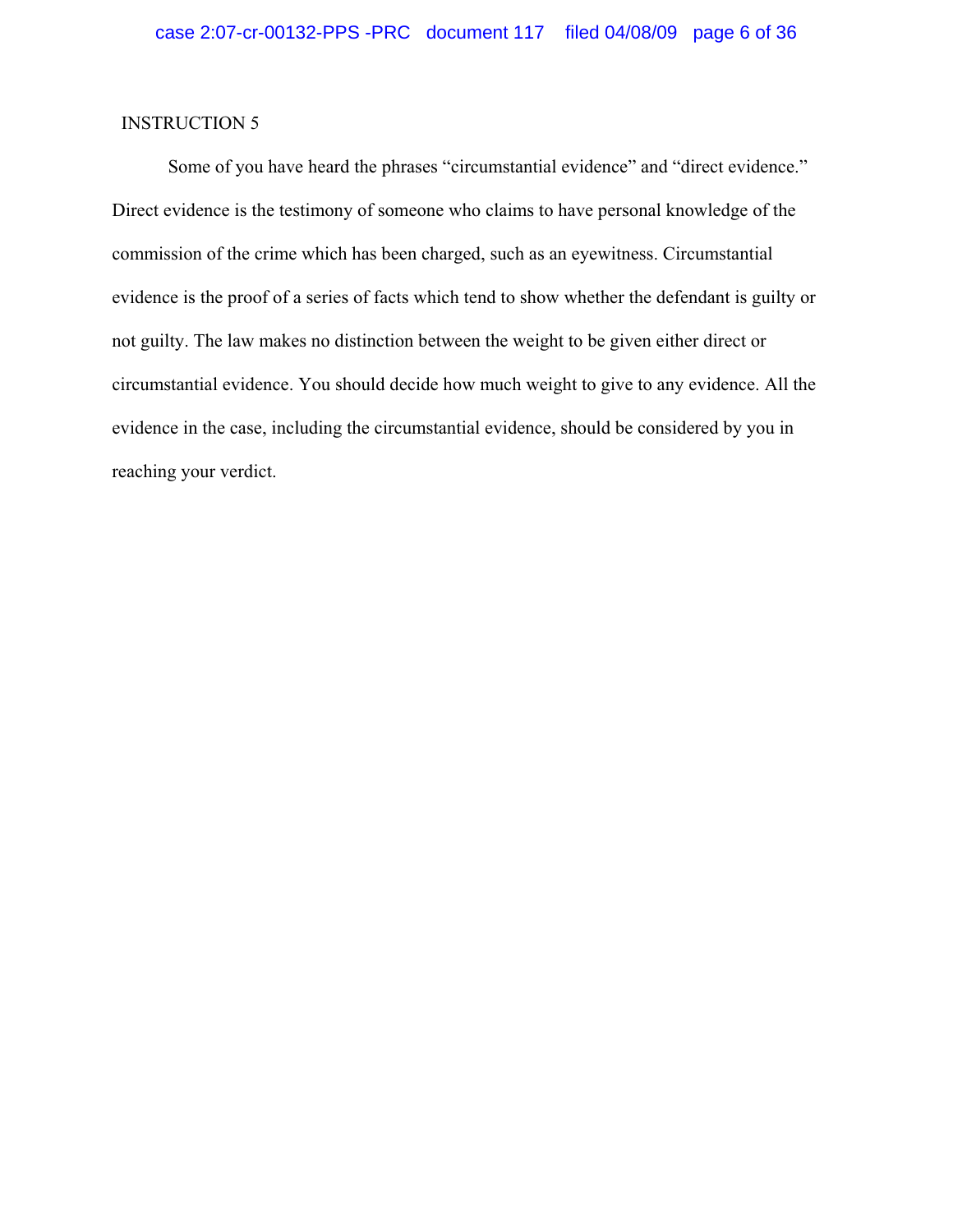Certain things are not evidence. I will list them for you:

First, testimony and exhibits that I struck from the record, or that I told you to disregard, are not evidence and must not be considered.

Second, anything that you may have seen or heard outside the courtroom is not evidence and must be entirely disregarded. This includes any press, radio, or television reports you may have seen or heard. Such reports are not evidence and your verdict must not be influenced in any way by such publicity.

Third, questions and objections by the lawyers are not evidence. Attorneys have a duty to object when they believe a question is improper. You should not be influenced by any objection or by my ruling on it.

Fourth, the lawyers' statements to you are not evidence. The purpose of these statements is to discuss the issues and the evidence. If the evidence as you remember it differs from what the lawyers said, your memory is what counts.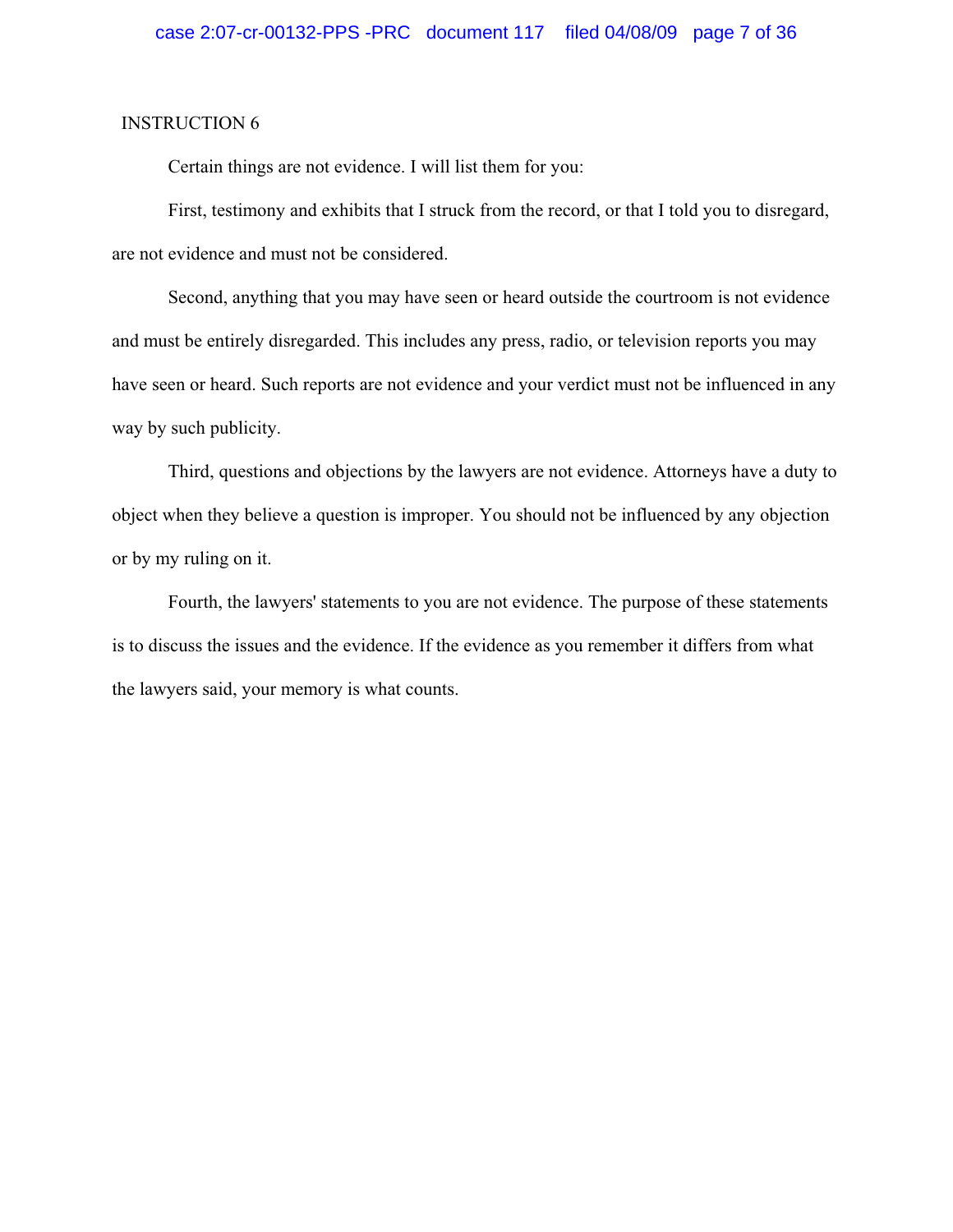It is proper for an attorney to interview any witness in preparation for trial.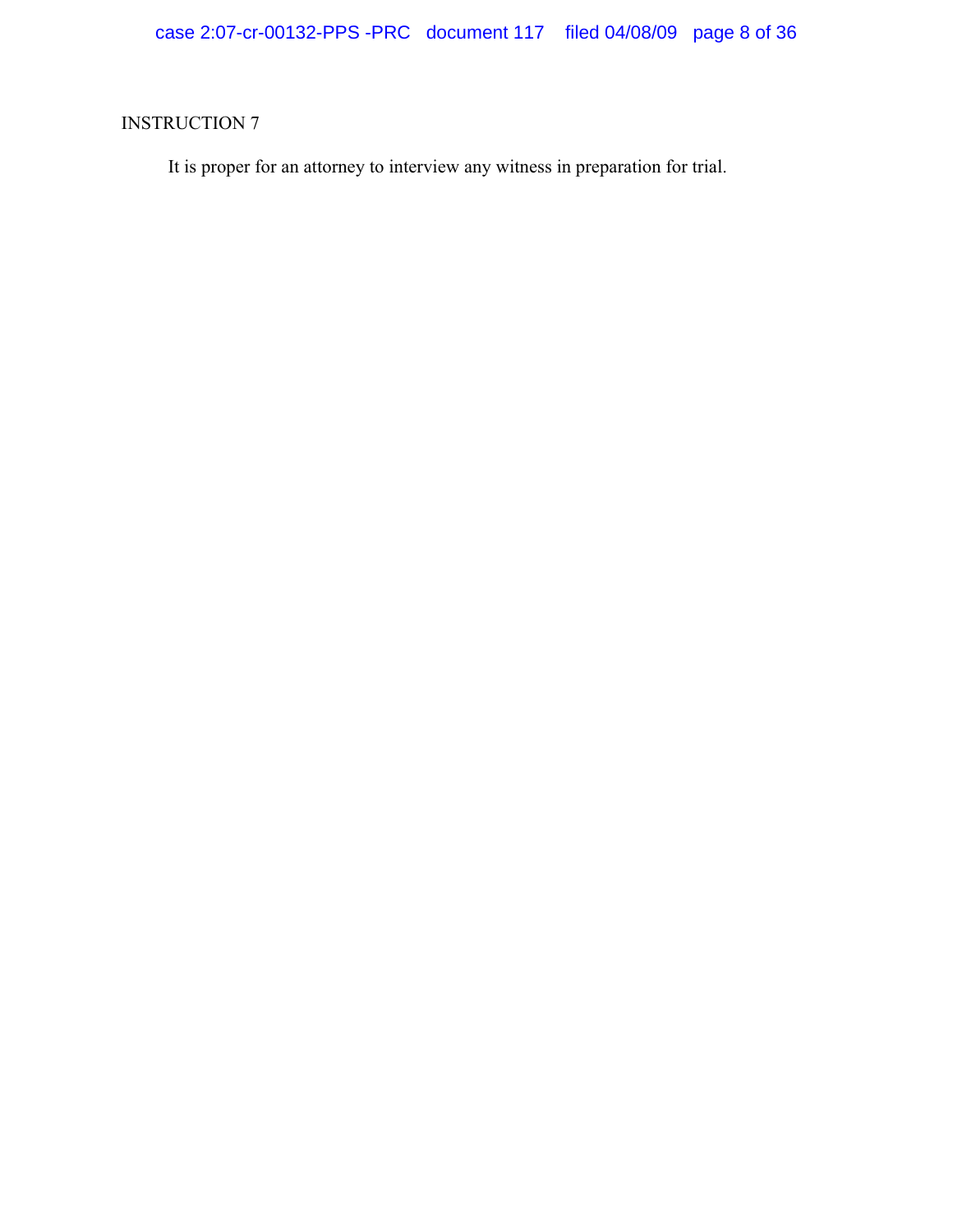You may find the testimony of one witness or a few witnesses more persuasive than the testimony of a larger number. You need not accept the testimony of the larger number of witnesses.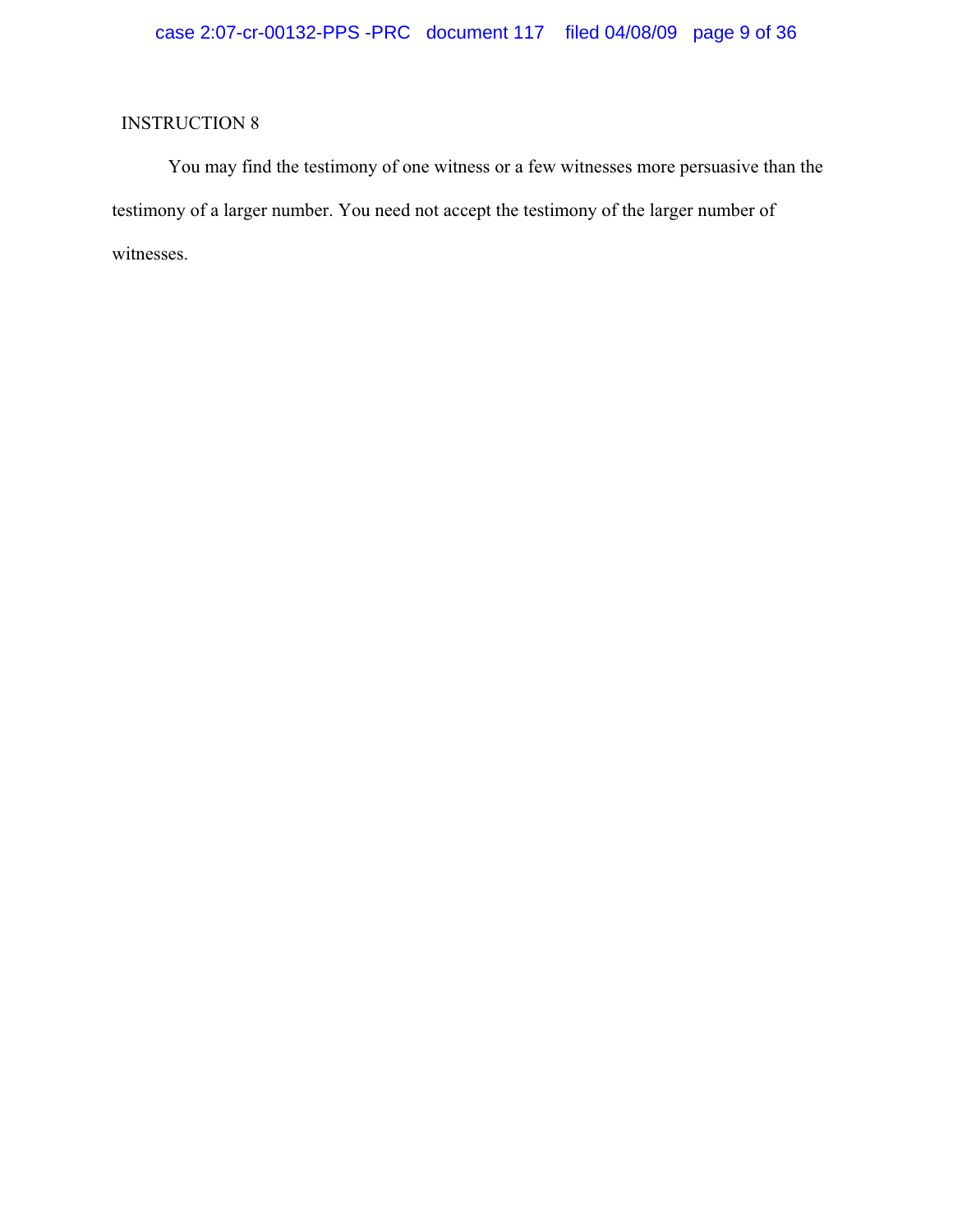The indictment filed in this case is the formal method of accusing the defendants of an offense and placing the defendants on trial. The indictment is not evidence against the defendants and does not create any inference of guilt. A copy of the indictment will be provided to you during deliberations.

Counts 1 and 2 of the indictment allege that Dozier Allen, Wanda Joshua and Ann Marie Karras devised and participated in a scheme and artifice to (1) defraud the Calumet Township and its citizens of their intangible right to honest services of public servants, and (2) to obtain money from Calumet Township by means of materially false and fraudulent pretenses, representations, promises and material omissions.

The defendants have pleaded not guilty to the charges.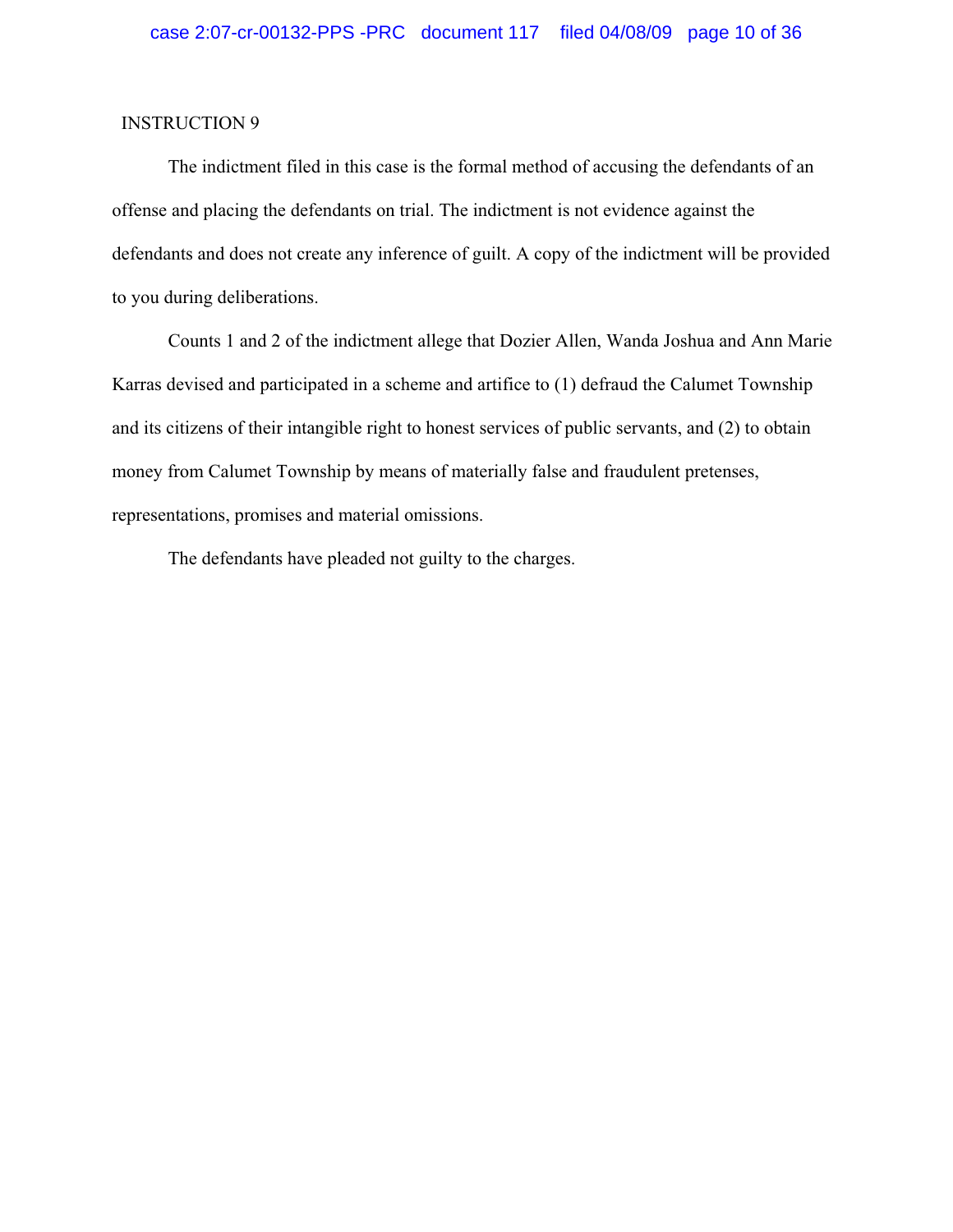The defendants are presumed to be innocent of each of the charges. This presumption continues during every stage of the trial and your deliberations on the verdict. It is not overcome unless from all the evidence in the case you are convinced beyond a reasonable doubt that the defendants are guilty as charged. The government has the burden of proving the guilt of the defendants beyond a reasonable doubt. This burden of proof stays with the government throughout the case. The defendants are never required to prove their innocence or to produce any evidence at all.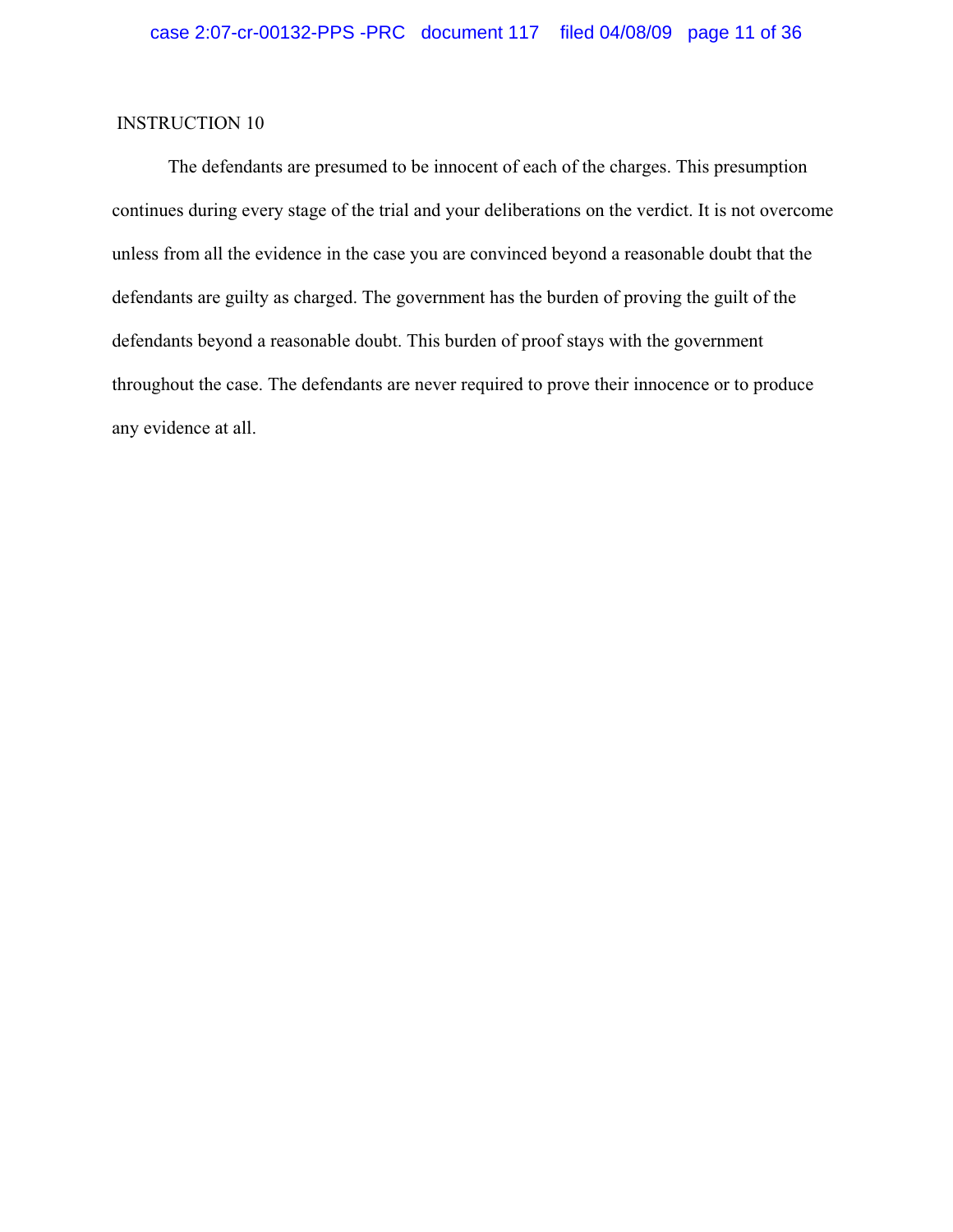A defendant has an absolute right not to testify. The fact that a defendant did not testify should not be considered by you in any way in arriving at your verdict.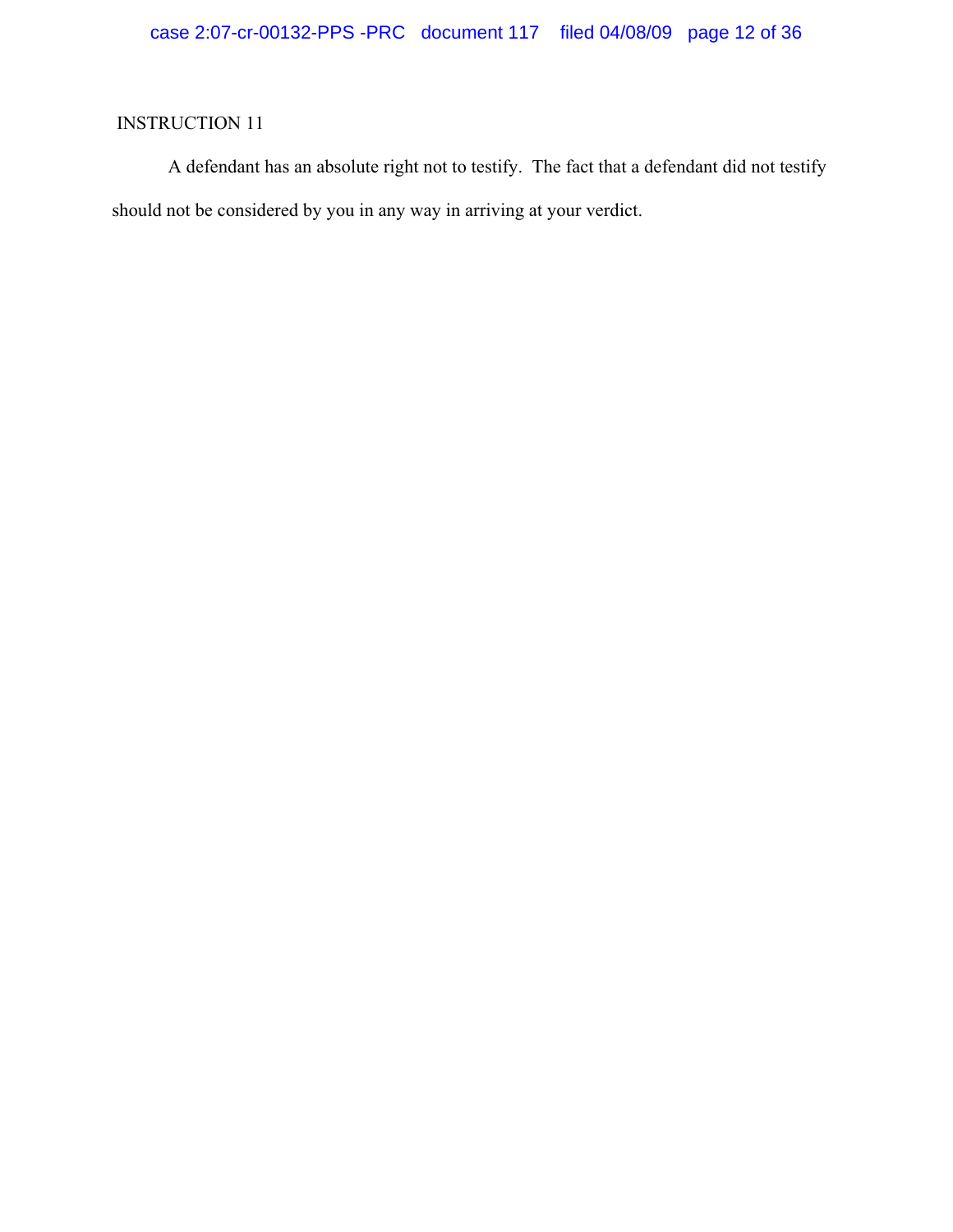You have heard evidence relating to an earlier grant received by the Calumet Township Trustee's Office in 1998 from the Lake County Division of Family and Children Services. There are two things you must keep in mind when considering this evidence.

First, this is evidence of acts of defendants Dozier Allen and Ann Marie Karras other than those that are charged in the indictment in this case. One of the things that the government must prove in this case is that defendants Allen and Karras acted with an intent to defraud in connection with the scheme charged in the indictment. You may consider the evidence relating to the 1998 grant only on the issue of Mr. Allen's and Ms. Karras's intent. You should consider this evidence only for this limited purpose.

Second, you are further instructed that this evidence in no way relates to defendant Wanda Joshua and you may not consider this evidence in any way in evaluating the case against Ms. Joshua.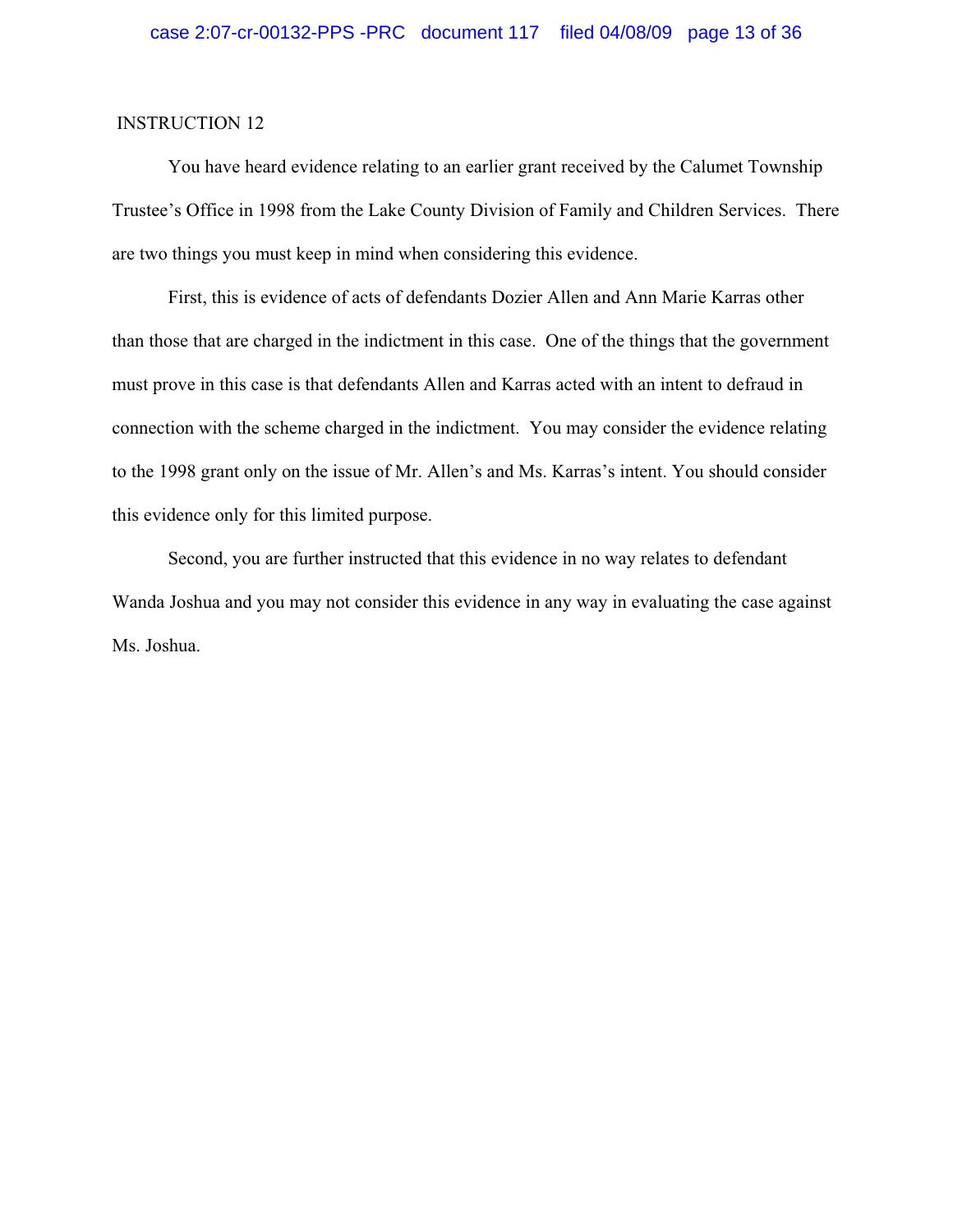You have heard evidence that before the trial witnesses made statements that may be inconsistent with the witnesses' testimony here in court. If you find that it is inconsistent, you may consider the earlier statement only in deciding the truthfulness and accuracy of that witness's testimony in this trial. You may not use it as evidence of the truth of the matters contained in that prior statement. If that statement was made under oath, you may also consider it as evidence of the truth of the matters contained in that prior statement.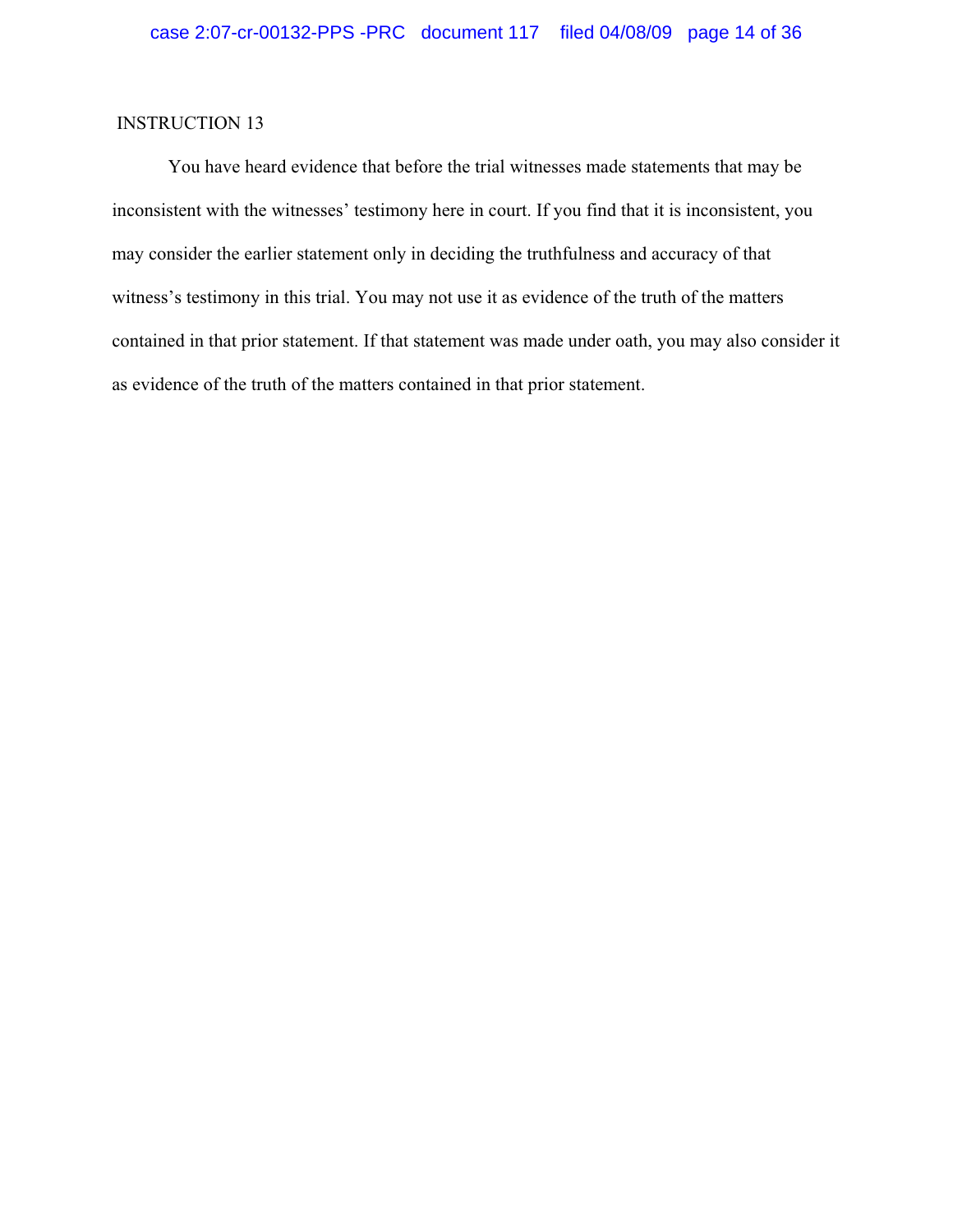To sustain each charge of mail fraud, the government must prove the following propositions:

First, that the defendant knowingly devised or participated in the scheme to defraud or to obtain money by means of materially false pretenses, representations, promises or material omissions, as described in the indictment.

Second, that the defendant did so knowingly and with the intent to defraud; and

Third, that for the purpose of carrying out the scheme or attempting to do so, the defendant used or caused the use of the United States Mails in the manner charged in the particular count.

If you find from your consideration of all the evidence that each of these propositions has been proved beyond a reasonable doubt as to a particular count, then you should find the defendant guilty of that count.

If, on the other hand, you find from your consideration of all the evidence that any one of these propositions has not been proved beyond a reasonable doubt as to a particular count, then you should find the defendant not guilty of that count.

#### INSTRUCTION 15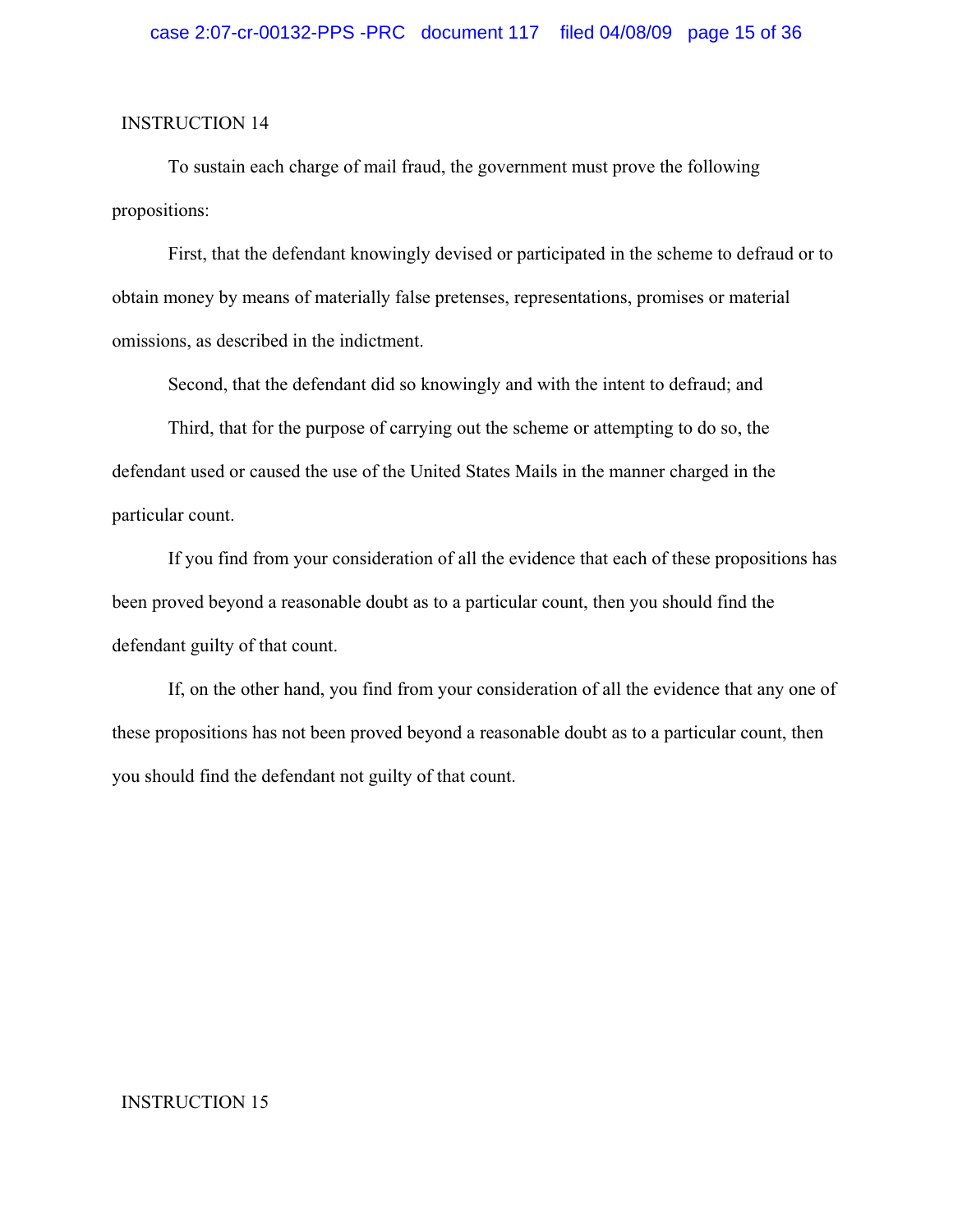## case 2:07-cr-00132-PPS -PRC document 117 filed 04/08/09 page 16 of 36

A scheme is a plan or course of action formed with the intent to accomplish some purpose.

A scheme to defraud is a scheme that is intended to deceive or cheat another and (1) to obtain money, or (2) to deprive the citizens of Calumet Township of their right to honest services, which includes the honest discharge of public duties by public servants and the duty imposed upon a public servant under the Indiana conflict of interest law. To deprive another of honest services means to misuse one's office for personal gain.

INSTRUCTION 16

Counts 1 and 2 of the indictment allege that the defendants committed certain specific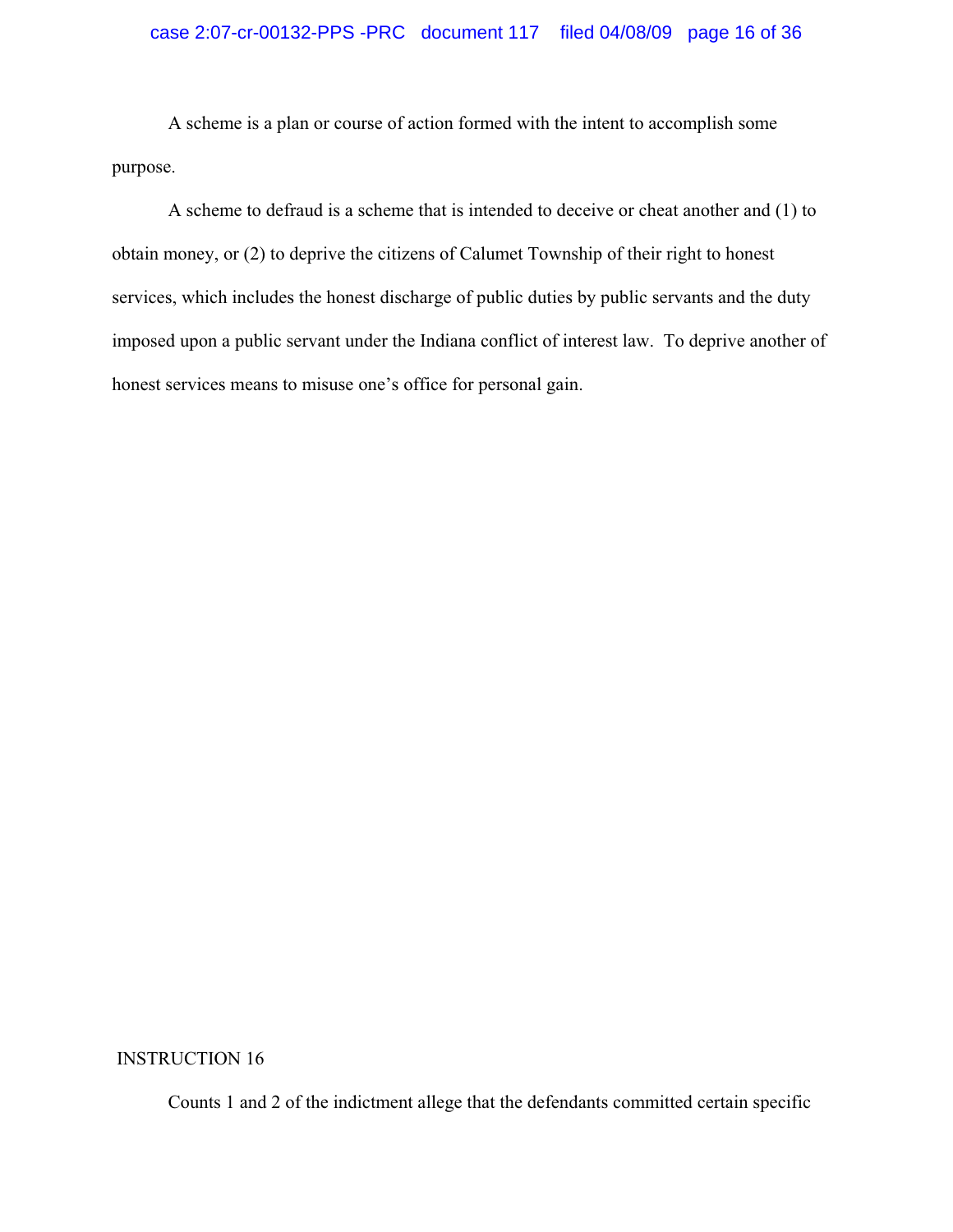## case 2:07-cr-00132-PPS -PRC document 117 filed 04/08/09 page 17 of 36

acts as part of the scheme to defraud. The government need not prove that each and every specific alleged act was committed by a defendant. However, the government must prove that a defendant committed at least one of the specific acts which are alleged in that count. In order to find that the government has proved a defendant committed a specific act, the jury must unanimously agree on which specific act the defendant committed.

For example, if some of you find a defendant participated in a scheme to obtain money and the rest of you find that same defendant participated in a scheme to deprive the citizens of Calumet Township of honest services, then there is no unanimous agreement on the scheme. On the other hand, if all jurors find that a defendant schemed to obtain money or schemed to deprive the citizens of Calumet Township of honest services, then there is unanimous agreement.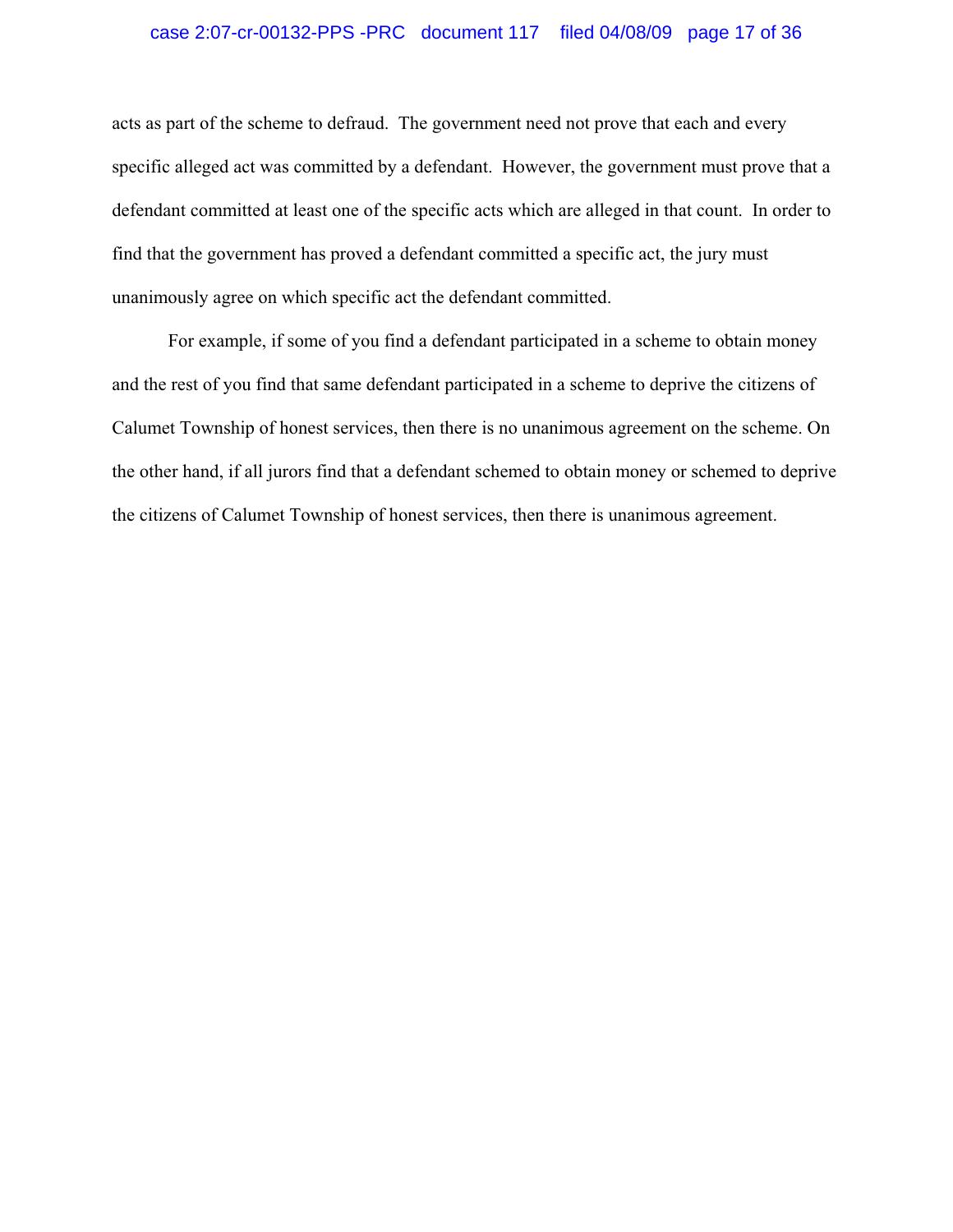The citizens of Calumet Township have a right to the honest discharge of public duties by public servants of Calumet Township.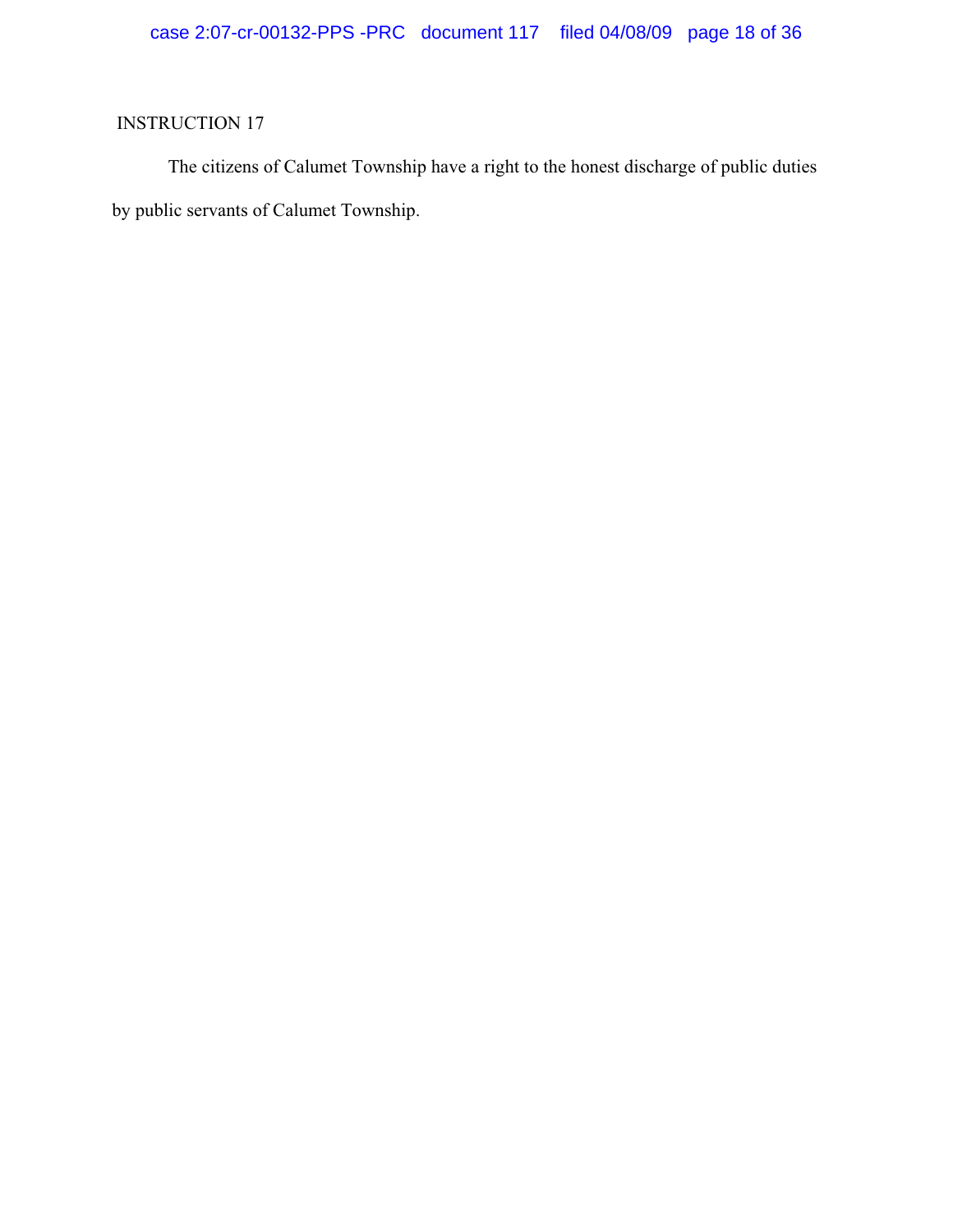The indictment alleges that the defendants violated Indiana law as part of the scheme to defraud the citizens of Calumet Township of the defendants' honest services. I am about to tell you about the Indiana conflict of interest law. You may consider this law together with all the other evidence in determining a defendant's intent and to establish whether a defendant deprived the citizens of Calumet Township of honest services.

The Indiana conflict of interest law does not prohibit a public servant from receiving compensation for services provided as a public servant. The law does prohibit a public servant from knowingly having a pecuniary interest in or deriving a profit from a contract or purchase connected with an action by the governmental entity he or she serves unless:

- (A) The public servant was not a member or on the staff of the governing body empowered to contract or purchase on behalf of Calumet Township;
- (B) The functions and duties performed by the public servant were unrelated to the contract or purchase; and
- (C) The public servant made a disclosure which:
	- (1) was in writing,
	- (2) described the contract or purchase to be made by Calumet Township,
	- (3) described the pecuniary interest that the defendant had in the contract or purchase,
	- (4) was affirmed under penalty of perjury,
	- (5) submitted to Calumet Township and accepted by the Township Board in a public meeting prior to final action on the contract or purchase, and
	- (6) filed it within 15 days after final action on the contract or purchase with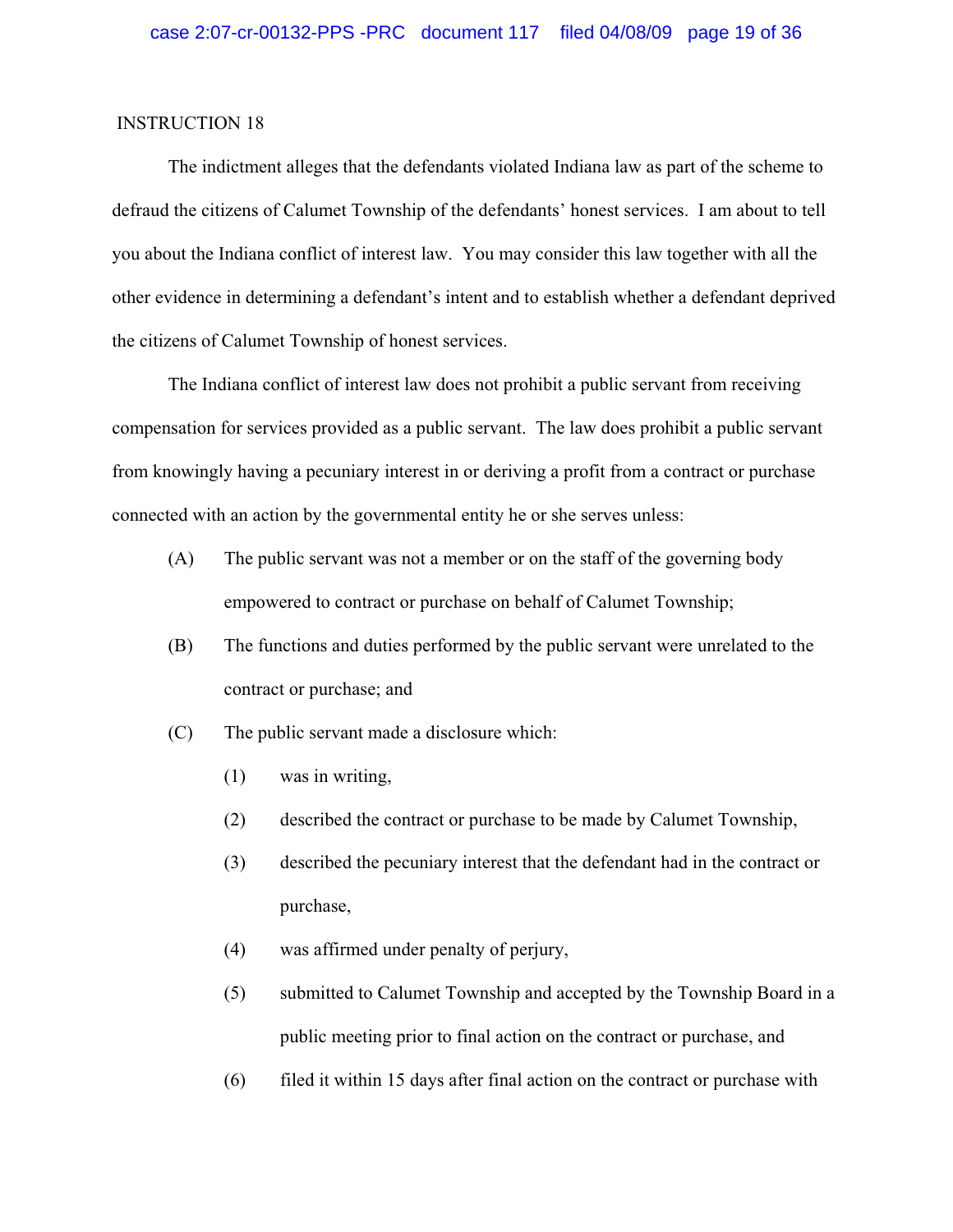the State Board of Accounts and the Clerk of the Circuit Court in Lake County.

A public servant has a pecuniary interest in a contract or purchase if the contract or purchase would result in or was intended to result in an ascertainable increase in the income or net worth of the public servant.

Dozier Allen was a public servant because he was elected to serve as Calumet Township Trustee. Wanda Joshua and Ann Karras were public servants because each was paid by Calumet Township to perform official functions.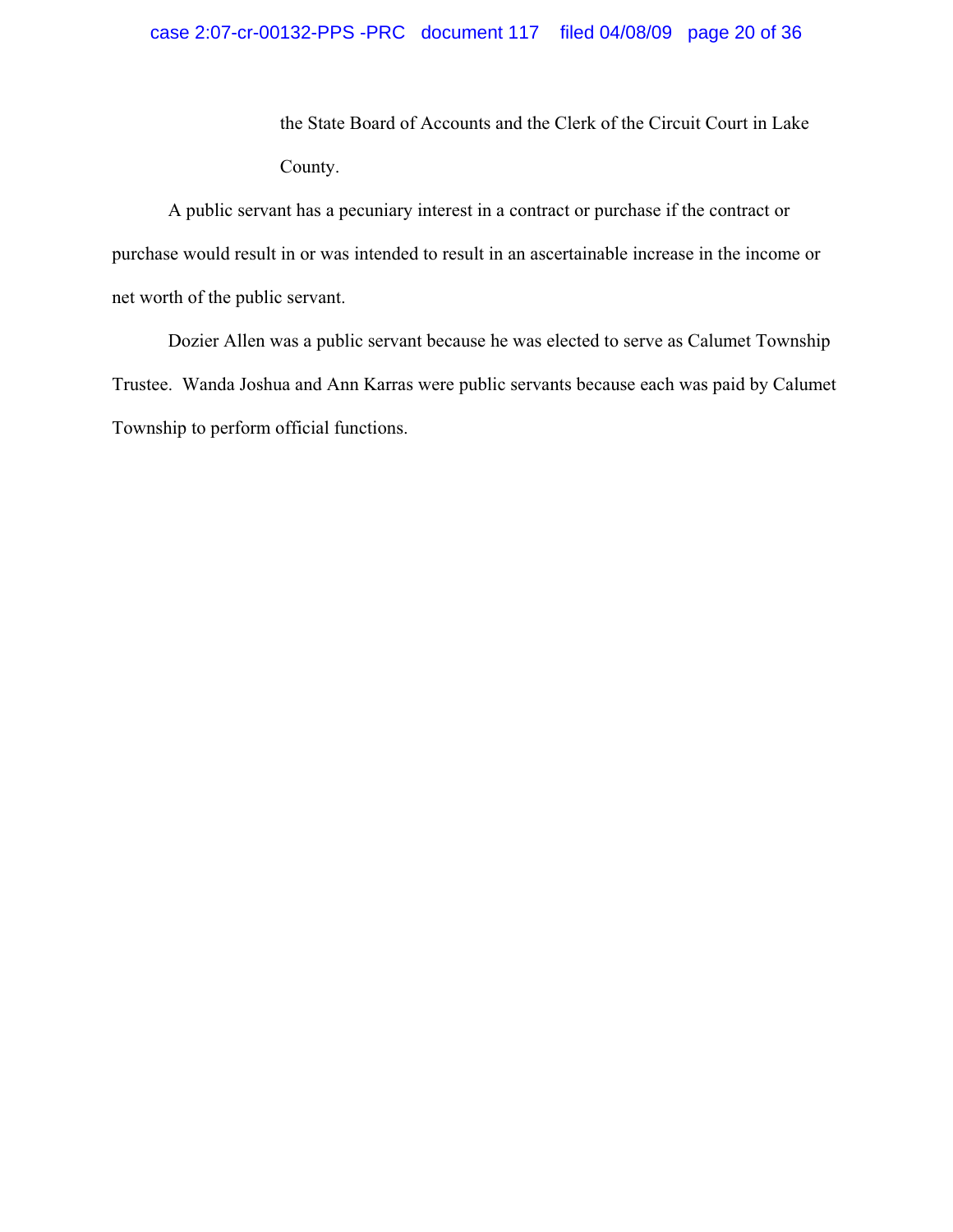A false pretense, representation, promise or omission is "material" if it has the natural tendency to influence, or is capable of influencing, the decision of the decision making body to which it was addressed.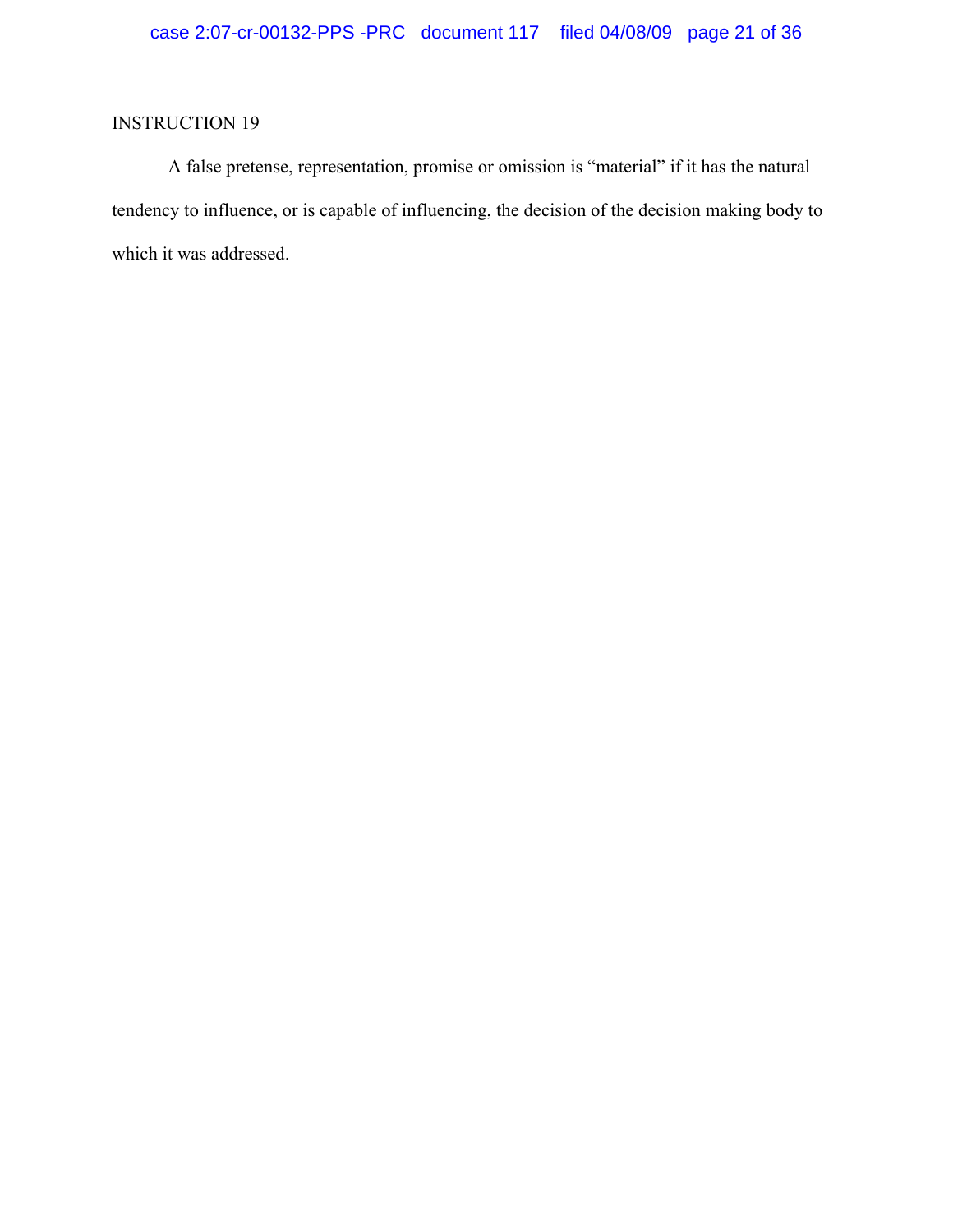The phrase "intent to defraud" means that the acts charged were done knowingly with the intent to deceive or cheat the citizens of Calumet Township in order to (1) cause a gain of money to a defendant or (2) to deprive the citizens of Calumet Township of their right to honest services, which includes the honest discharge of public duties by public servants and the duty imposed upon a public servant under the Indiana conflict of interest law.

#### INSTRUCTION 21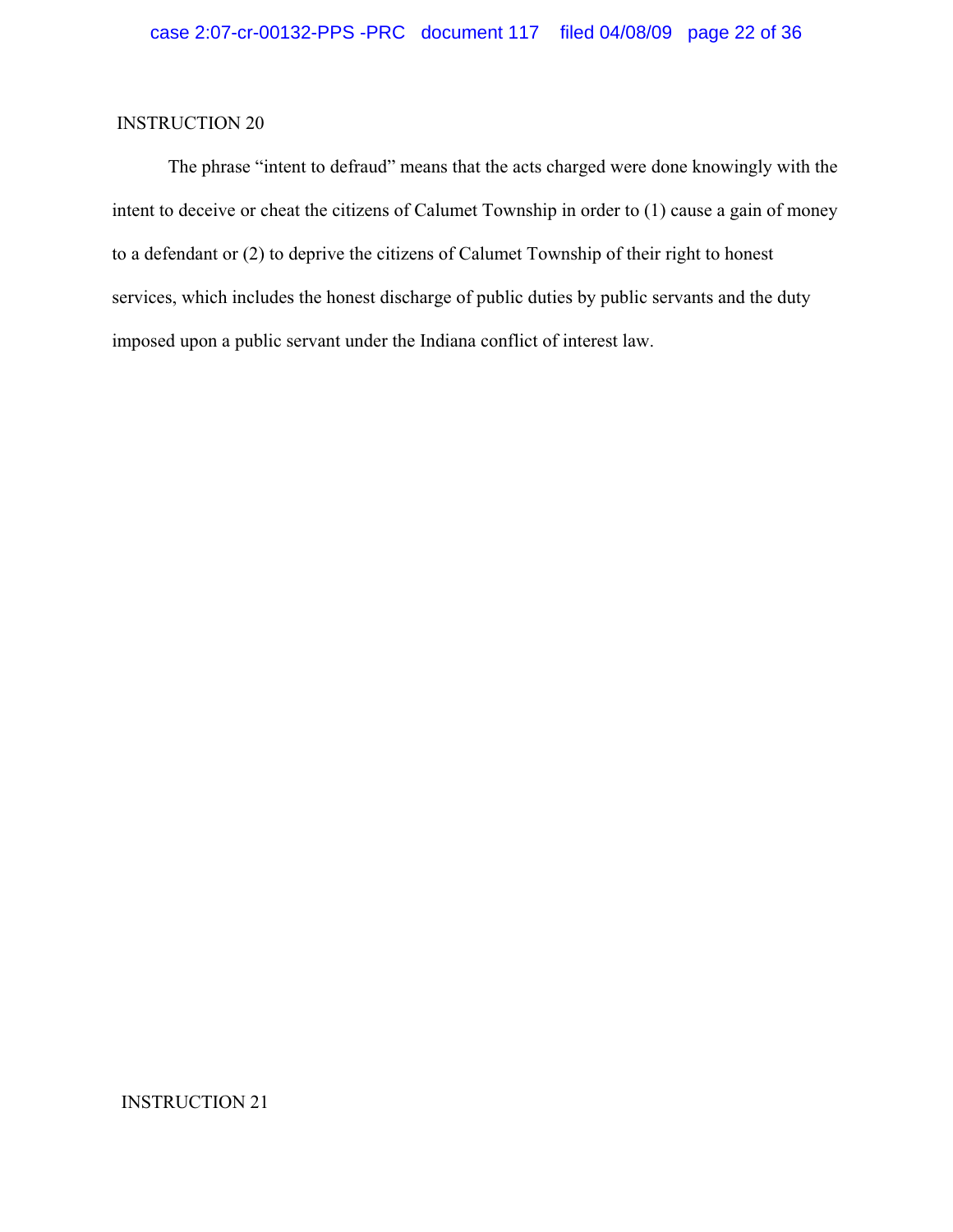## case 2:07-cr-00132-PPS -PRC document 117 filed 04/08/09 page 23 of 36

When the word "knowingly" is used in these instructions, it means that the defendant realized what he was doing and was aware of the nature of his conduct, and did not act through ignorance, mistake or accident.

Knowledge may be proved by the defendant's conduct, and by all the facts and circumstances surrounding the case.

You may infer knowledge from a combination of suspicion and indifference to the truth. If you find that a person had a strong suspicion that things were not what they seemed or that someone had withheld some important facts, yet shut his eyes for fear of what he would learn, you may conclude that he acted knowingly, as I have used that word. You may not conclude that the defendant had knowledge if he was merely negligent in not discovering the truth.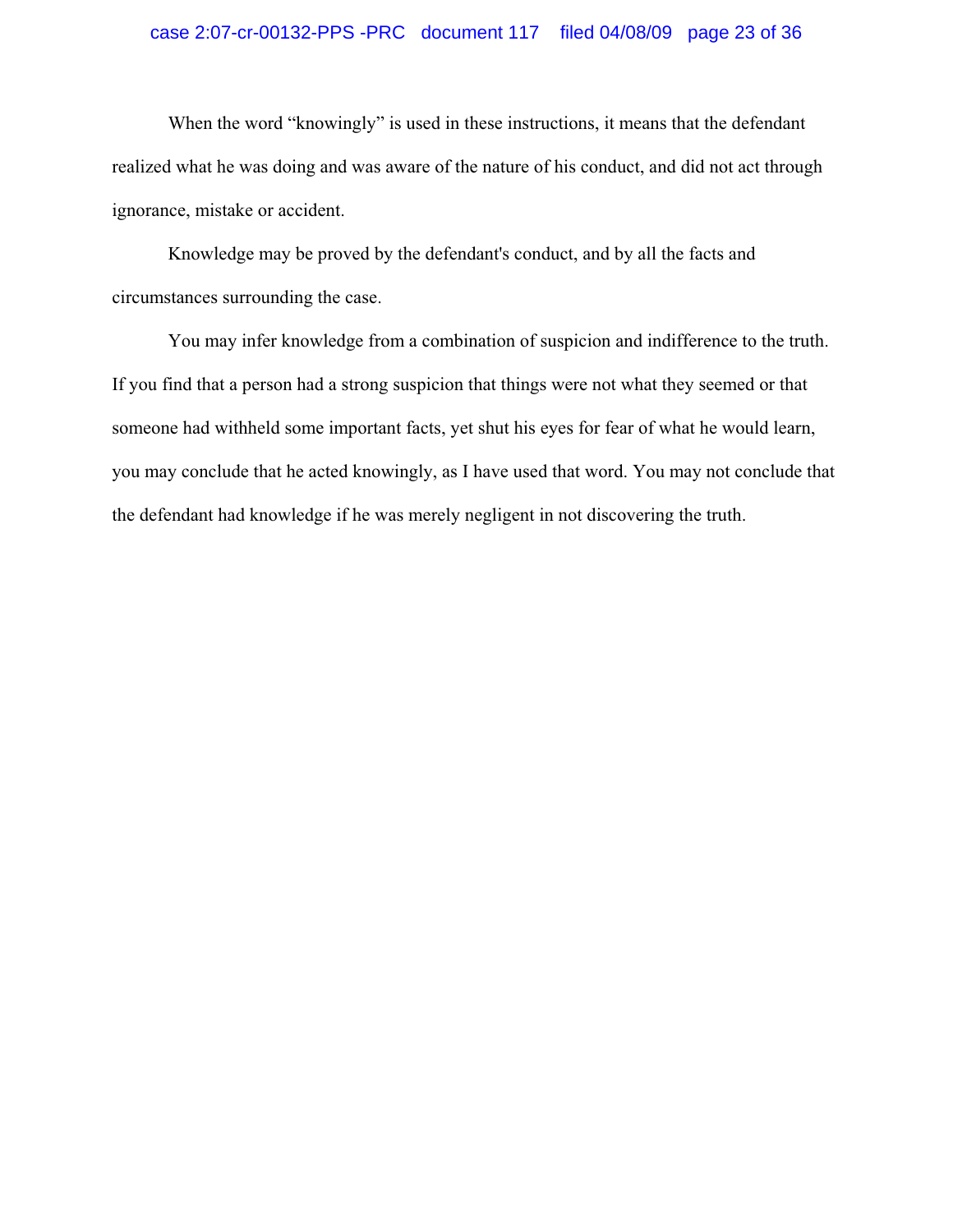Good faith on the part of a defendant is inconsistent with intent to defraud, an element of both of the charges in this case. The burden is not on any of the defendants to prove his or her good faith; rather, the government must prove beyond a reasonable doubt that the defendants acted with intent to defraud.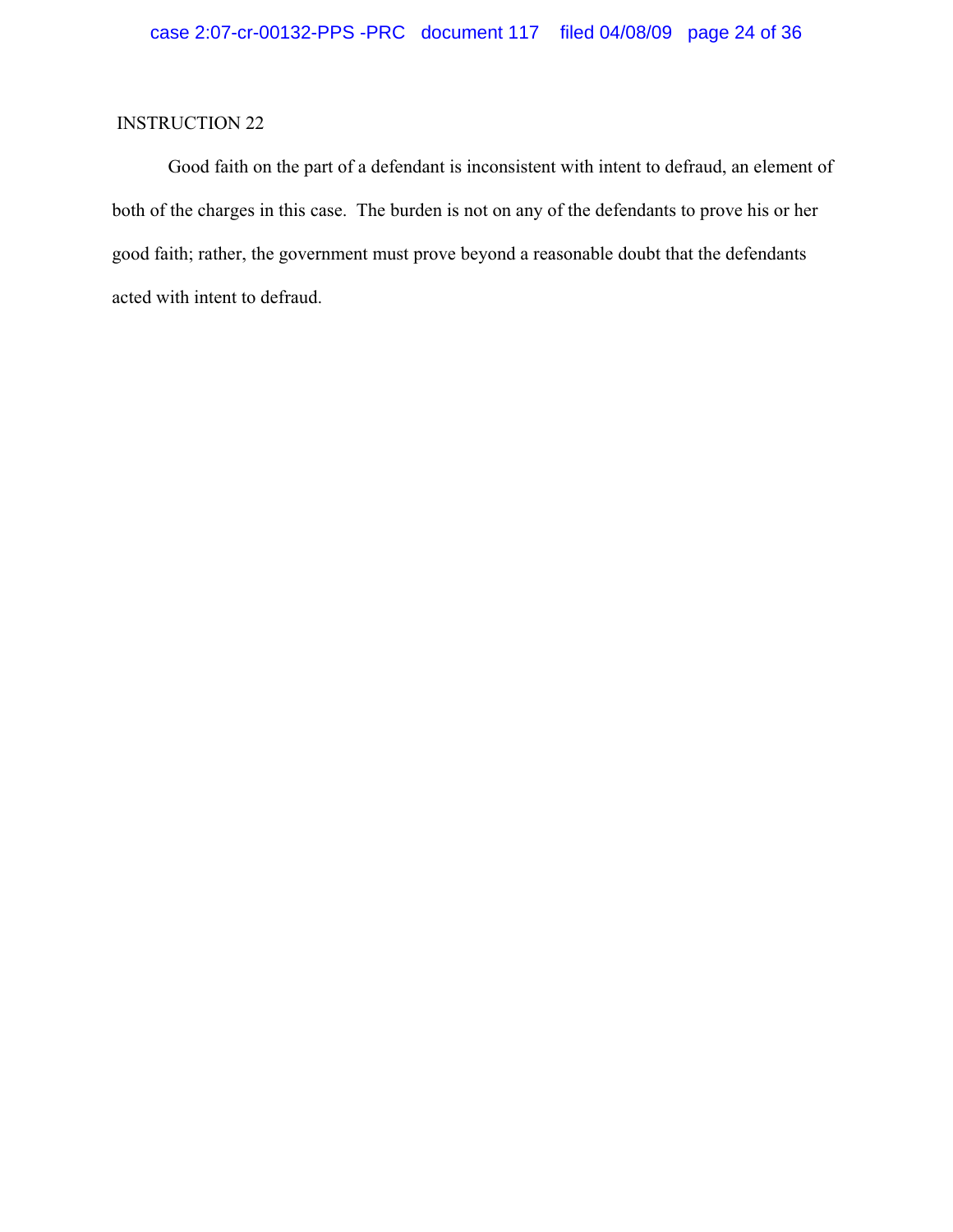### INSTRUCTION 22A

You may consider the advice given by counsel to a defendant in deciding whether the defendant possessed the requisite intent to defraud if you find that before taking action, the defendant in good faith sought the advice of an attorney whom the defendant considered competent for the purpose of securing advice on the lawfulness of the defendant's possible future conduct, and made a full and accurate report to the attorney of all material facts which the defendant knew, and acted strictly in accordance with the advice of the attorney who had been given a full report.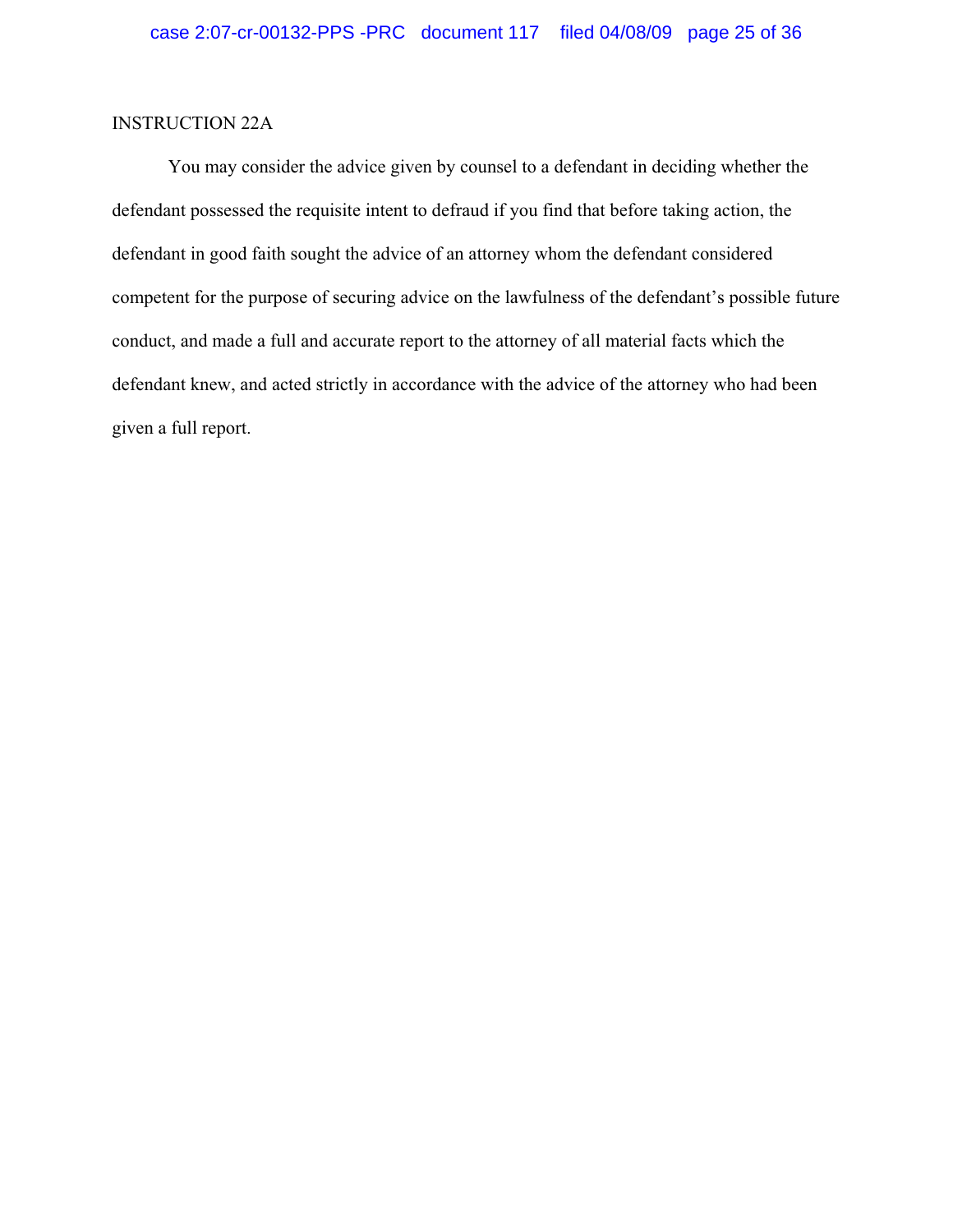The government must prove that the United States mails were used to carry out the scheme, or were incidental to an essential part of the scheme.

In order to use or cause the use of the United States mails, a defendant need not actually intend that use to take place. You must find that the defendant knew that it would occur in the ordinary course of business, or that the defendant knew facts from which that use could reasonably have been foreseen.

The defendant need not actually or personally use the mail.

Although an item mailed need not by itself contain a fraudulent representation or promise or request for money, it must further or attempt to further the scheme.

Each separate use of the mail in furtherance of the scheme to defraud constitutes a separate offense.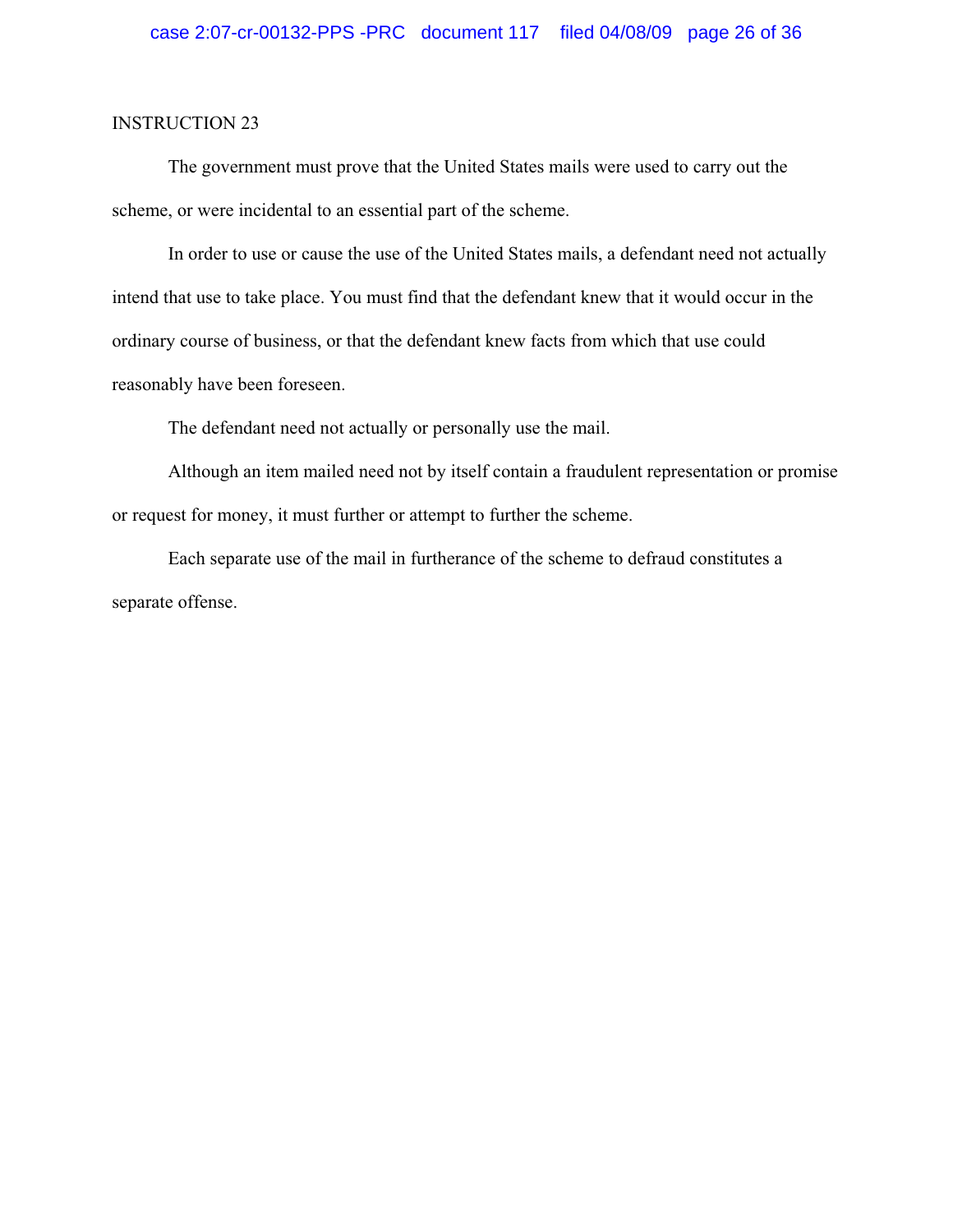The indictment charges that the offenses were committed "on on or about" certain months or dates. The government must prove that the alleged offenses happened reasonably close to those months or dates but is not required to prove that the alleged offenses happened in those exact months or on those exact dates.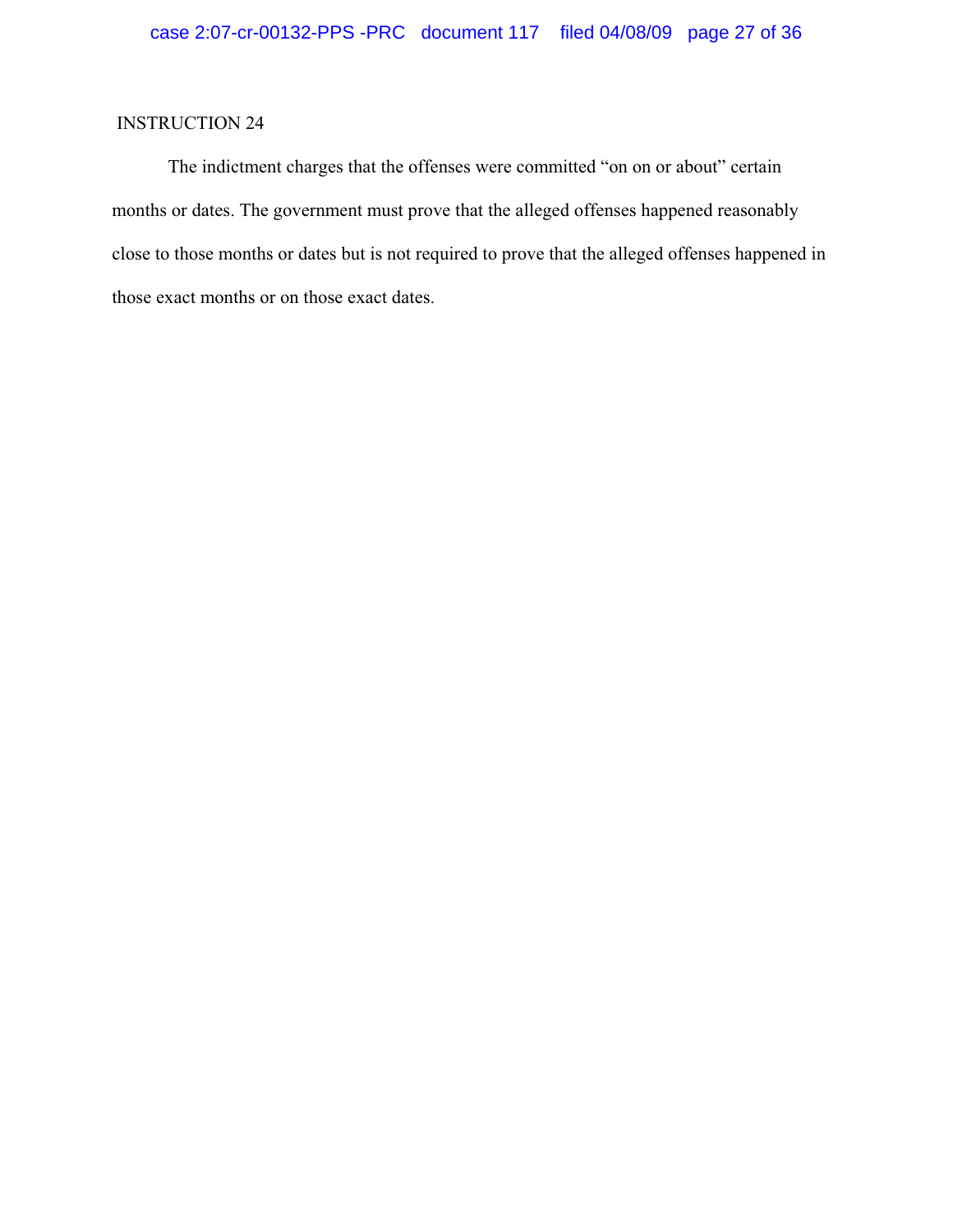Even though the defendants are being tried together, you must give each of them separate consideration. In doing this, you must analyze what the evidence shows about each defendant, leaving out of consideration any evidence that was admitted solely against some other defendant or defendants. Each defendant is entitled to have his or her case decided on the evidence and the law that applies to that defendant.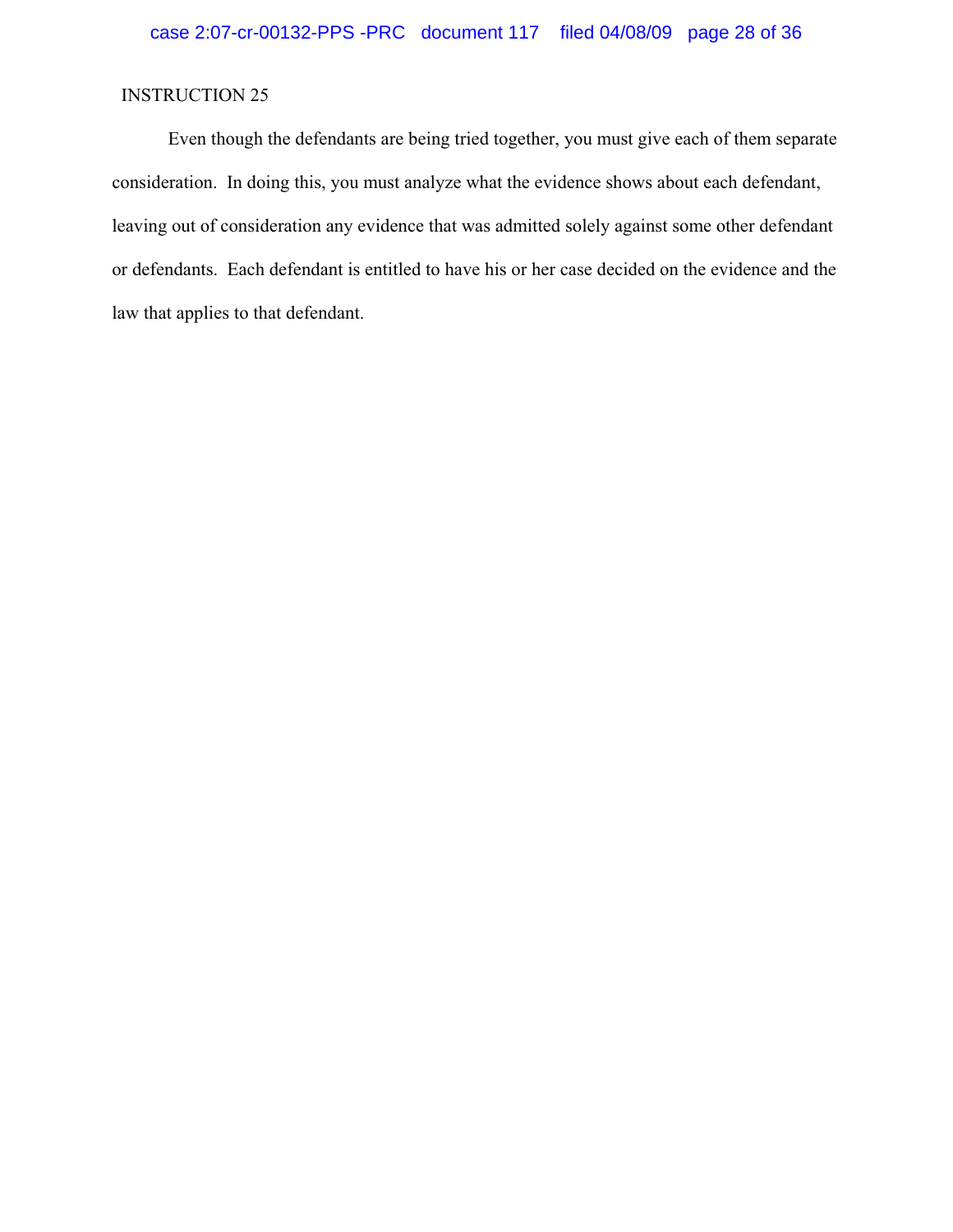The offense of mail fraud may be committed by more than one person. A defendant's guilt may be established without proof that the defendant personally performed every act constituting the crime charged.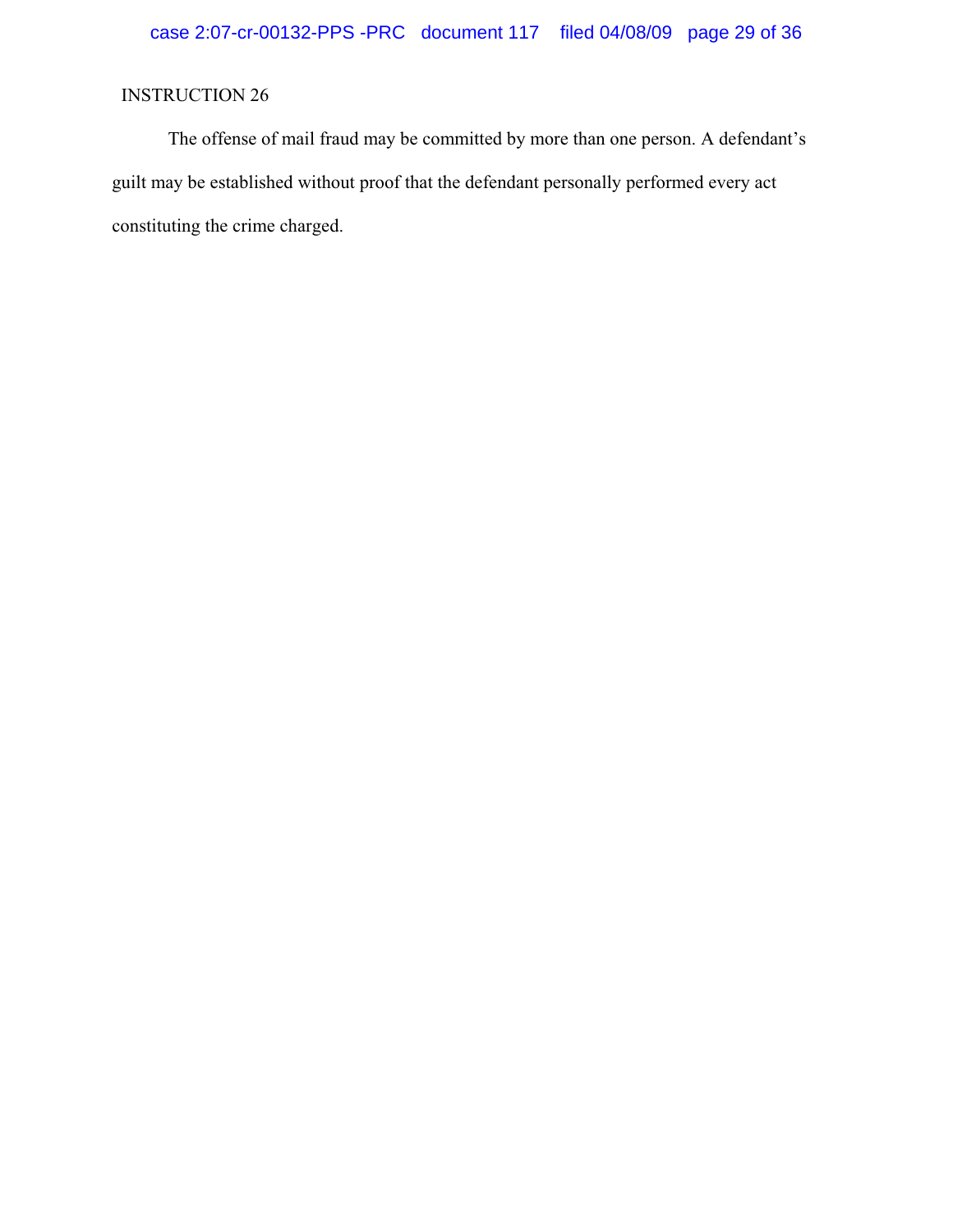Any person who knowingly aids, counsels, commands, induces or procures the commission of an offense may be found guilty of that offense. That person must knowingly associate with the criminal activity, participate in the activity, and try to make it succeed.

If a defendant knowingly caused the acts of another, the defendant is responsible for those acts as though he or she personally committed them.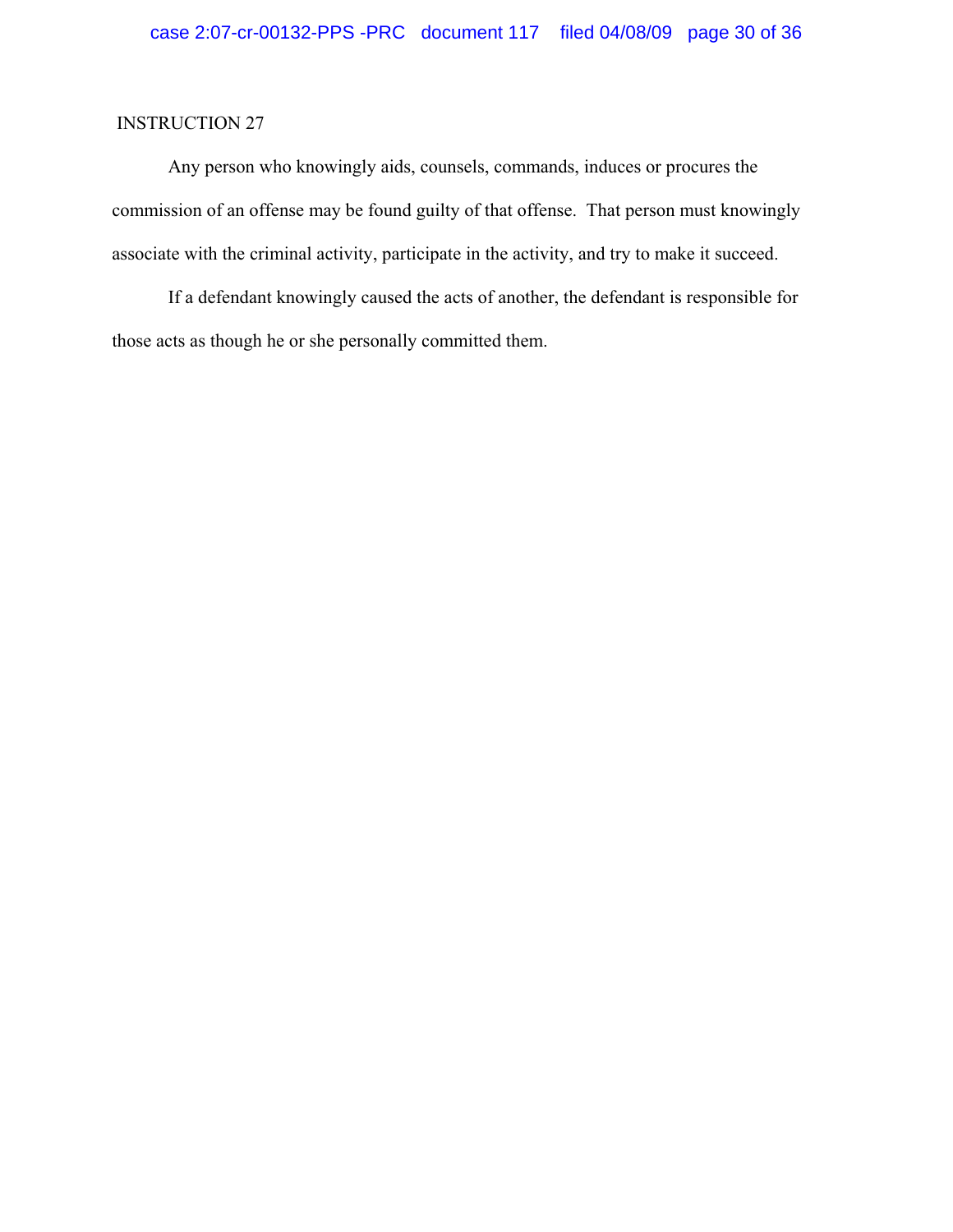You should not speculate why any other person whose name you may have heard during the trial or who is named in the indictment is not currently on trial before you.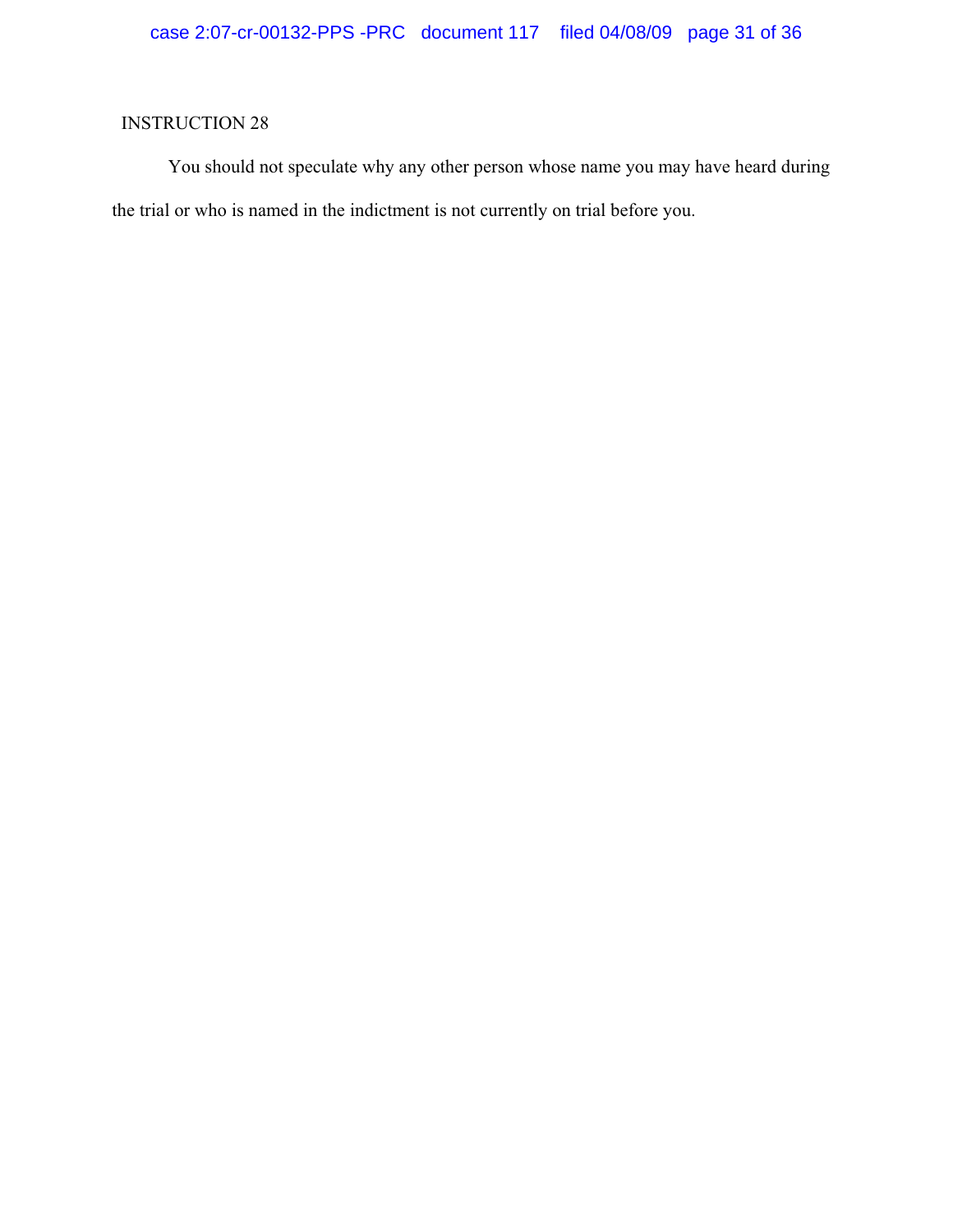If you find any of the defendants guilty, it will then be my job to decide what punishment should be imposed. In considering the evidence and arguments that have been given during the trial, you should not guess about the punishment. It should not enter into your consideration or discussions at any time.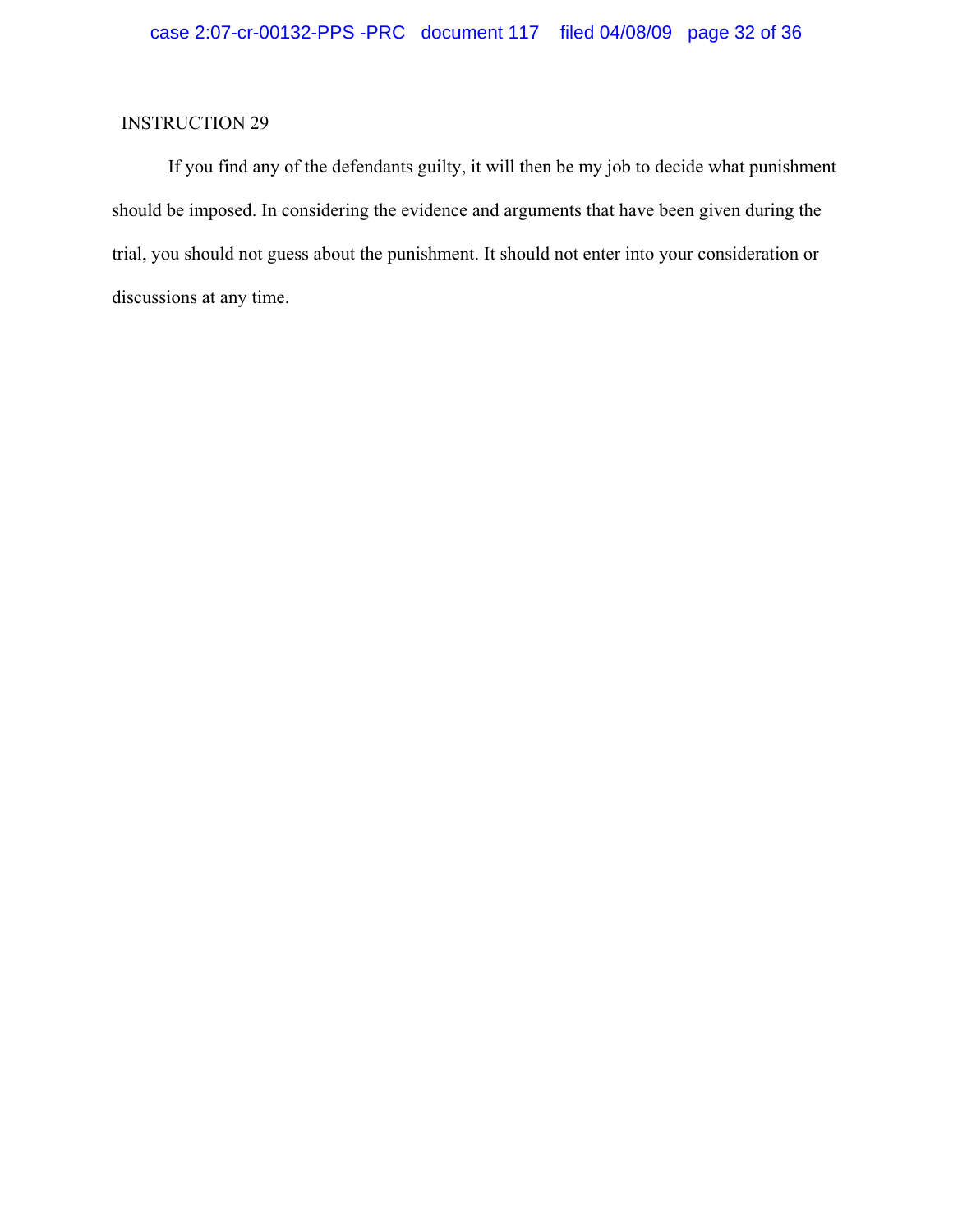Upon retiring to the jury room, select one of your number as your foreperson. The foreperson will preside over your deliberations and will be your representative here in court.

Forms of verdict have been prepared for you.

[Forms of verdict read.]

Take these forms to the jury room, and when you have reached unanimous agreement on the verdict, your foreperson will fill in and date the appropriate forms, and each of you will sign it.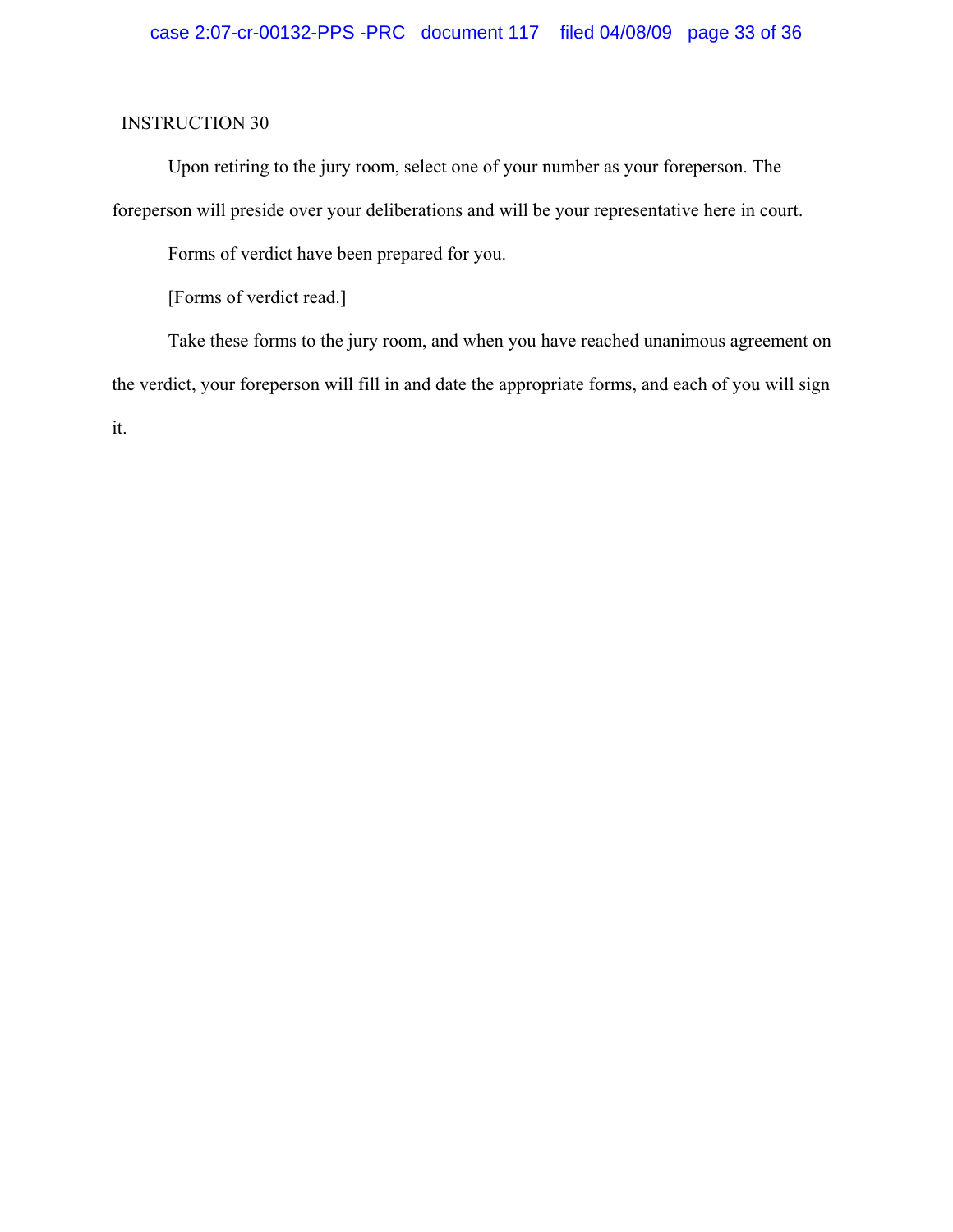Each count of the indictment charges each defendant named in that count with having committed a separate offense.

You must give separate consideration both to each count and to each defendant. You must consider each count and the evidence relating to it separate and apart from every other count.

You should return a separate verdict as to each defendant and as to each count. Your verdict of guilty or not guilty of an offense charged in one count should not control your decision as to that defendant under any other count.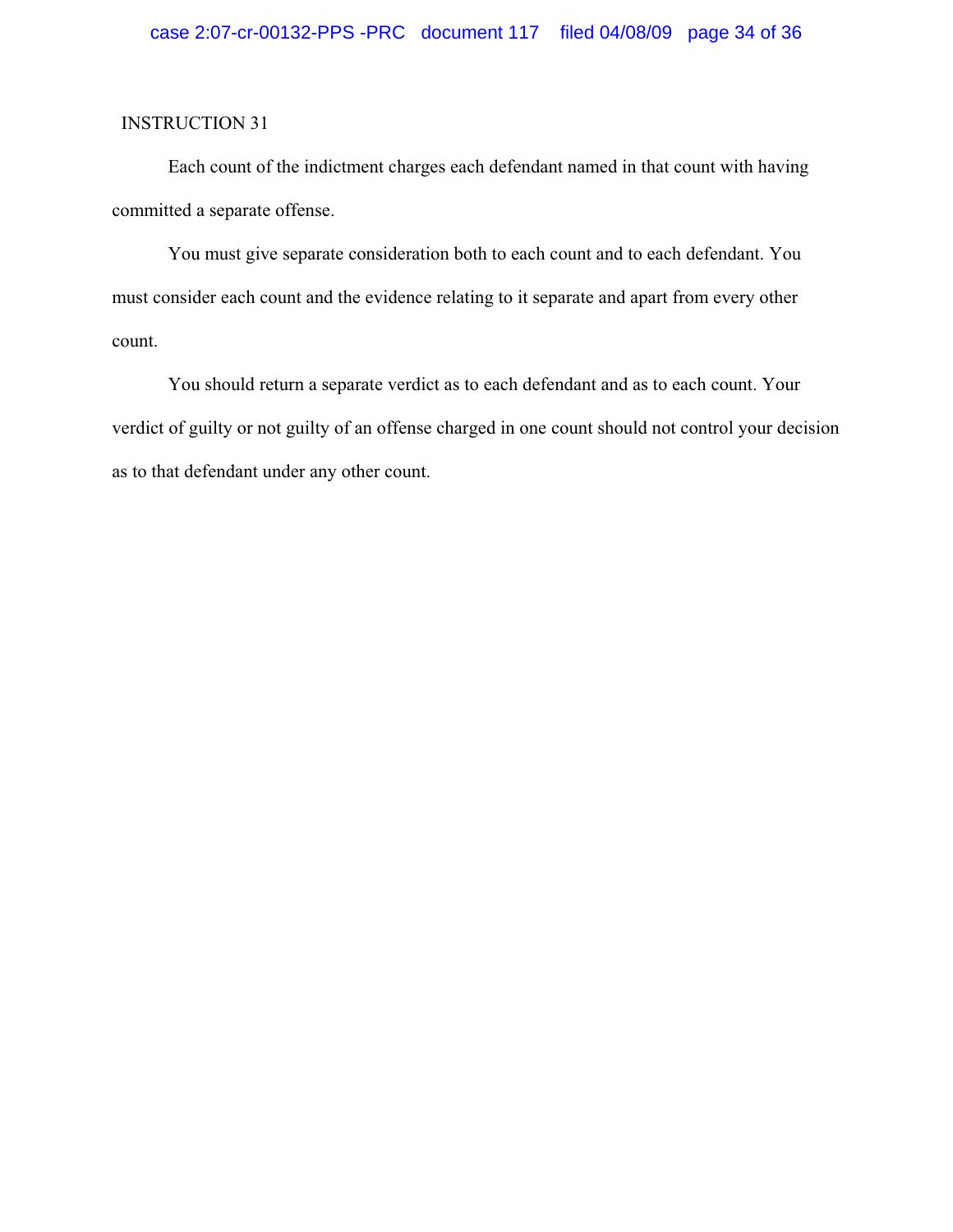I do not anticipate that you will need to communicate with me. If you do, however, the only proper way is in writing, signed by the foreperson, or if he or she is unwilling to do so, by some other juror, and given to the marshal.